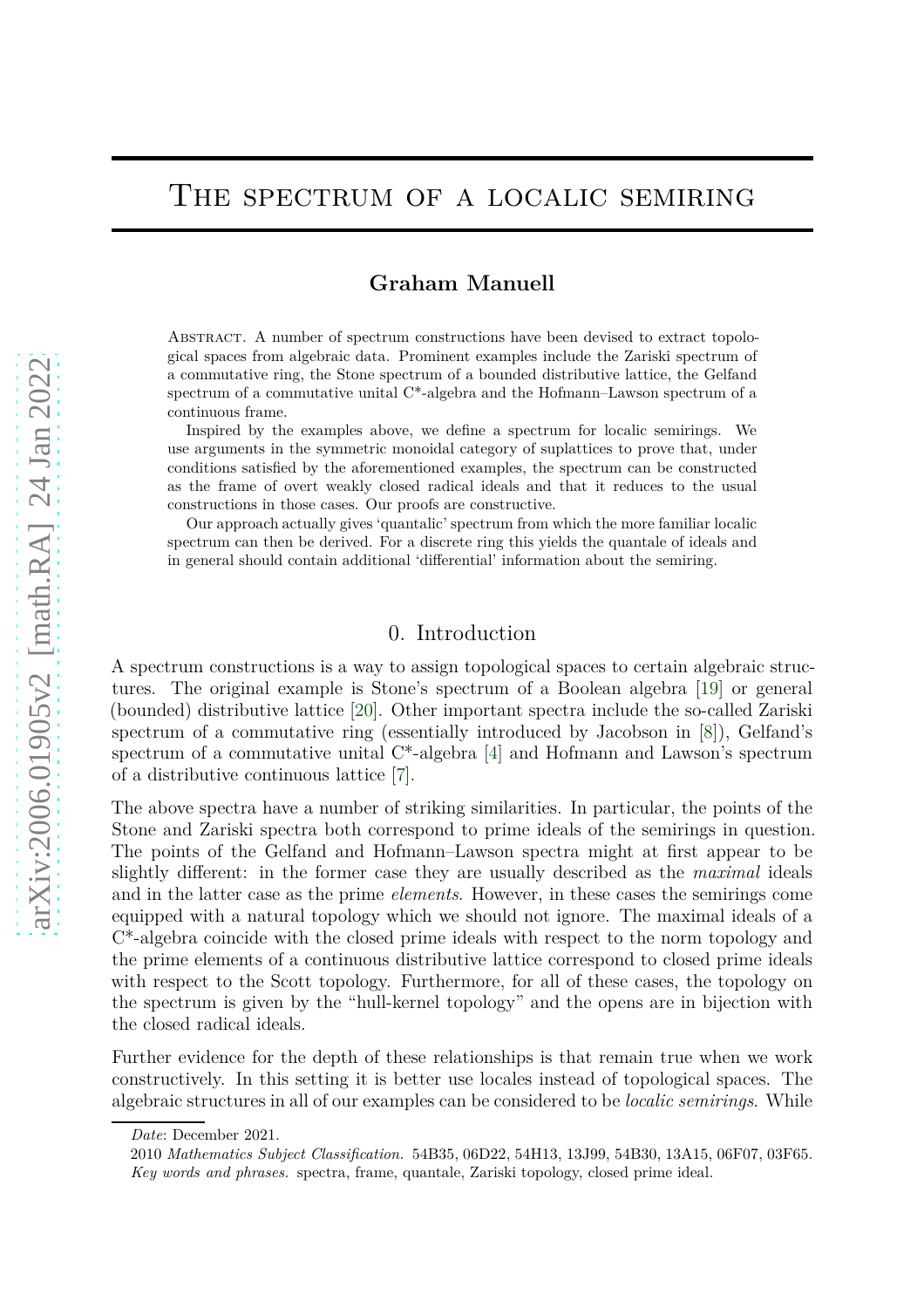the points of the Zariski spectrum are now prime anti-ideals instead of prime ideals, their complementary sublocales are closed prime ideals as before. In summary we obtain the following table.

| Class of semiring     | Spectrum             | Opens                             | Points                      |
|-----------------------|----------------------|-----------------------------------|-----------------------------|
| Commutative rings     | Zariski              | Radical ideals                    | Prime anti-ideals           |
| Distributive lattices | <b>Stone</b>         | Ideals                            | Prime filters               |
| Comm. $C^*$ -algebras | Gelfand              | Overt weakly<br>closed ideals [5] | Closed prime ideals         |
| Continuous frames     | $Hofmann-$<br>Lawson | Scott-closed ideals               | Scott-open prime<br>filters |

In each case the opens correspond to 'overt weakly closed radical ideals' and the points are given by closed prime ideals (or equivalently open prime anti-ideals). We will define a general notion of spectrum of a localic semiring as a classifying locale for closed prime ideals and the frame of overt weakly closed radical ideals and prove that these coincide under assumptions satisfied by our examples.

The intuition behind considering the closed prime ideals is that when viewing the semiring as consisting of functions on a putative spectrum, the closed prime ideals correspond to the places where these functions are zero — at least if we require that being nonzero is an open condition.

Our approach will make use of the quantale of (overt, weakly closed) ideals. We use this to construct the frame of radical ideals, but it is also of interest in its own right. At least in the discrete case, this quantale contains additional 'differential' information, which can capture some of the ideas around 'repeated roots' and singularities in algebraic geometry.

A number of the results of this paper, further intuition and a significant amount of additional background material can be found in my PhD thesis [\[11\]](#page-21-4).

**Outline.** After covering some background material, we will define a generalised notion of presentation of a frame. This will allow us to extend the usual presentation of the Zariski spectrum to general localic semirings. However, the frame defined by such a generalised presentation might not exist in general. It will be useful to ensure it exists under certain conditions and to provide an explicit construction in this case.

In fact, we define a more general kind of spectrum, giving a quantale instead of just a frame. This generalises the quantale of ideals of a ring and can be used to recover the localic spectrum above.

Before tackling the semiring spectrum, we consider the simpler case of the spectrum of a commutative localic monoid. We define the notions of saturated opens and overt weakly closed monoid ideals and prove that under certain assumptions they form dual objects in the monoidal category of suplattices. We can use this result to prove that quantale of monoid ideals is the quantic monoid spectrum.

We then modify this monoid result to solve the semiring case. We make use of the duality between saturated opens and monoid ideals, but need to modify the additive structure to make it compatible with these. We show that the quantic spectrum is the quantale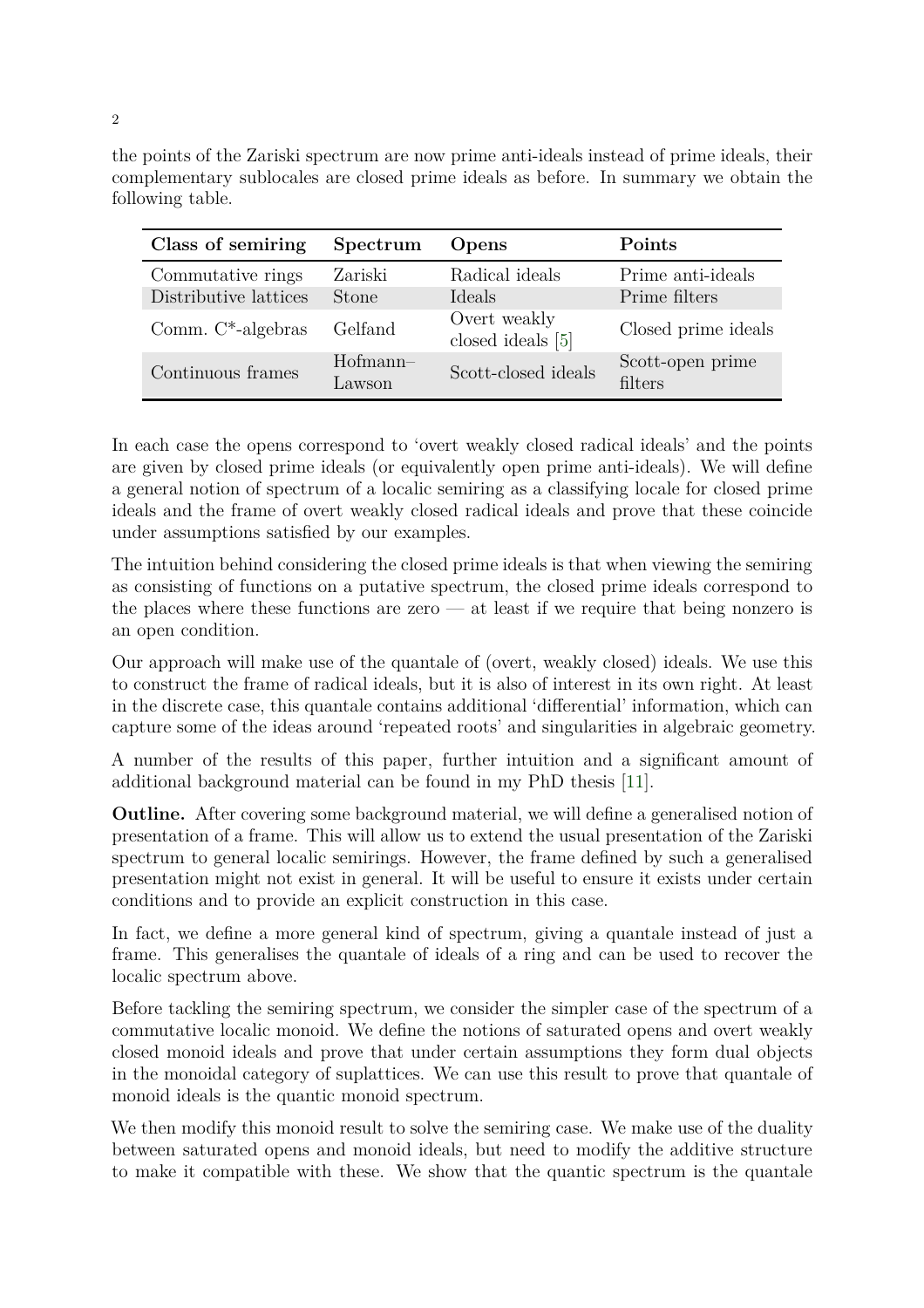of overt weakly closed (semiring) ideals and the localic spectrum is the frame of radical ideals. Finally, we show that all of our core examples are special cases of our main result. We conclude with some unusual examples and suggest how we might prove the spectrum does not always exist.

## 1. Background

The arguments in this paper are constructive in the sense that they hold internal to any elementary topos with natural numbers object.

Recall that a *semiring* (or *rig*) is a set equipped with an 'additive' commutative monoid structure and a 'multiplicative' monoid structure such that the multiplication is bilinear with respect to the additive structure. All semirings in this paper are assumed to be commutative.

1.1. **Suplattices, quantales and frames.** A *suplattice* is a poset admitting arbitrary joins. We write 0 for the least element of a suplattice and  $\top$  for the largest element. As objects, suplattices are the same as complete lattices, but morphisms of suplattices need only preserve joins. We denote the category of suplattice by Sup.

The category of suplattices is symmetric monoidal closed with the tensor product of suplattices defined similarly to abelian groups as the codomain of the the initial bilinear map  $L \times M \to L \otimes M$ . The unit is given by the lattice of truth values  $\Omega$ . The internal hom is the suplattice hom $(L, M)$  of suplattice homomorphisms from L to M with the pointwise order. In this paper hom $(-, -)$  will always refer to the internal hom in **Sup**.

A *quantale* is a monoid in Sup. In this paper we adopt the convention that every quantale is commutative. We write Quant for the category of (commutative) quantales.

Finite coproducts in Quant are given by tensor products of their underlying suplattices and the obvious multiplication. The suplattice  $\Omega$  becomes the initial quantale with the multiplication given by the isomorphism  $\Delta: \Omega \otimes \Omega \stackrel{\sim}{\to} \Omega$  sending  $p \otimes q$  to  $p \wedge q$ . The unique quantale map !:  $\Omega \rightarrow Q$  induces a 'quantale module' structure on Q giving a scalar multiplication  $p \cdot q = \frac{1}{p} \cdot q = \sqrt{q} \mid p$  $p \cdot q = \frac{1}{p} \cdot q = \sqrt{q} \mid p$  $p \cdot q = \frac{1}{p} \cdot q = \sqrt{q} \mid p$ .

Most of our quantales will be *two-sided* — that is, the unit 1 coincides with the largest element ⊤, or equivalently,  $xy \leq x, y$  for all x, y. The category Quant<sub>⊤</sub> of two-sided quantales is reflective and coreflective in Quant, with the reflection of a quantale given by its largest two-sided quotient. This quotient can be obtained as the fixed points of the closure operator  $a \mapsto a\top$ . This closure operator is an example of a *nucleus*, which can be used to describe quotient quantales more generally.

A *frame* is precisely a two-sided quantale with idempotent multiplication. In this case, the multiplication is given by meet. The category of frames is denoted Frm and is both reflective and coreflective in Quant⊤. This reflection is called the *localic reflection* and the unit is a quotient map as above.

For more background on suplattices and quantales see [\[10\]](#page-21-5) and [\[17\]](#page-21-6).

<span id="page-2-0"></span><sup>&</sup>lt;sup>1</sup>Here  $\{q \mid p\}$  is a subsingleton which contains the element q if and only if p holds.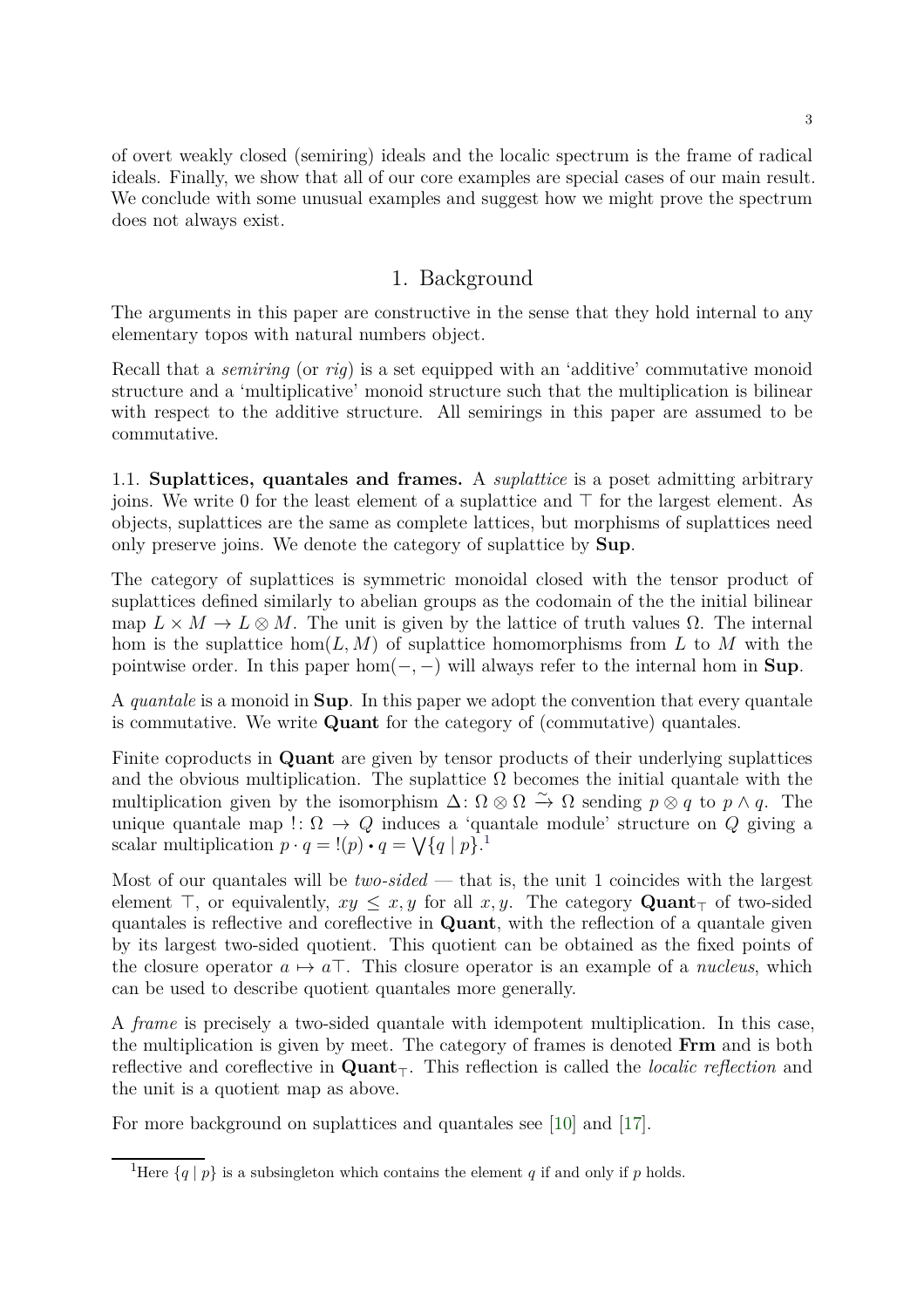1.2. **Frames and locales.** Frames can be understood as generalised lattices of open sets and are more amenable to a constructive treatment than topological spaces. A continuous map of topological spaces induces a morphism between the frames of open sets in the opposite direction and so when we wish to emphasise the spatial intuition, we will work with the category  $Loc = Frm^{op}$ . To avoid any confusion between these categories, we will explicitly write  $\mathcal{O}X$  for the frame corresponding to a locale X and  $f^*$  for the frame homomorphism corresponding to a locale map f.

We say a locale corresponding to a topological space is *spatial*. In good cases this space may be recovered from the locale with its points being given by the locale maps from the terminal locale 1. The free frame on one generator is spatial and its corresponding topological space is given by the set of truth values  $\Omega$  equipped with the topology generated by the subbasic open {⊤}. This is the *Sierpiński space* S and should not be confused with the terminal locale, which has  $\Omega$  as its frame of opens. A *discrete locale* is a locale corresponding to a discrete topological space  $X$ . Its opens are given by the subsets of  $X$ .

The pointfree analogue of subspaces are called *sublocales* and correspond to quotient frames. Elements of a frame give rise to *open sublocales*. Unlike subsets in constructive mathematics, open sublocales always have complements, which are called *closed sublocales*.

The category of frames is order-enriched with the obvious pointwise order on morphisms and this induces a similar enrichment on Loc. This is related to the specialisation preorder of topological spaces.

We now describe some particular aspects of point free topology which will be of use to us. For more information see [\[14\]](#page-21-7) and [\[9,](#page-21-8) Part C].

A *localic monoid* is a monoid object in the category of locales or equivalently, a comonoid object in the monoidal category of frames where the tensor product is given by the coproduct. If  $M$  is a localic monoid, we call the corresponding comultiplication map  $\mu_{\times} : \mathcal{O}M \to \mathcal{O}M \oplus \mathcal{O}M$  and the counit map  $\varepsilon_1 : \mathcal{O}M \to \Omega$ . Localic monoids can be thought of as being like topological monoids, with the points corresponding to the 'elements of the monoid', but as is always the case with pointfree topology, the points do not tell the whole story. On the other hand, note that the opens do not have the structure of a monoid, but of a comonoid.

A *localic semiring* is a semiring object in Loc. Given a localic semiring R, we write  $\varepsilon_0, \varepsilon_1: \mathcal{O}(\mathbb{R}) \to \Omega$  for the frame homomorphisms corresponding to the additive and multiplicative unit respectively. We write  $\mu_+,\mu_\times: \mathcal{O}(\mathbb{R}) \to \mathcal{O}(\mathbb{R}) \oplus \mathcal{O}(\mathbb{R})$  for the frame homomorphisms corresponding to addition and multiplication. The category of localic semirings will be called LocCRig.

In a constructive setting, it is more useful to know that a set is *inhabited* (i.e. it contains an element), instead of simply nonempty. Similarly, there is a stronger version of nontriviality for frames.

**Definition 1.1.** An element a of a frame L is said to be *positive* if whenever  $\bigvee I \ge a$ then I is inhabited. We say L is positive if  $1 \in L$  is positive.

This leads to a concept which is invisible in the classical setting.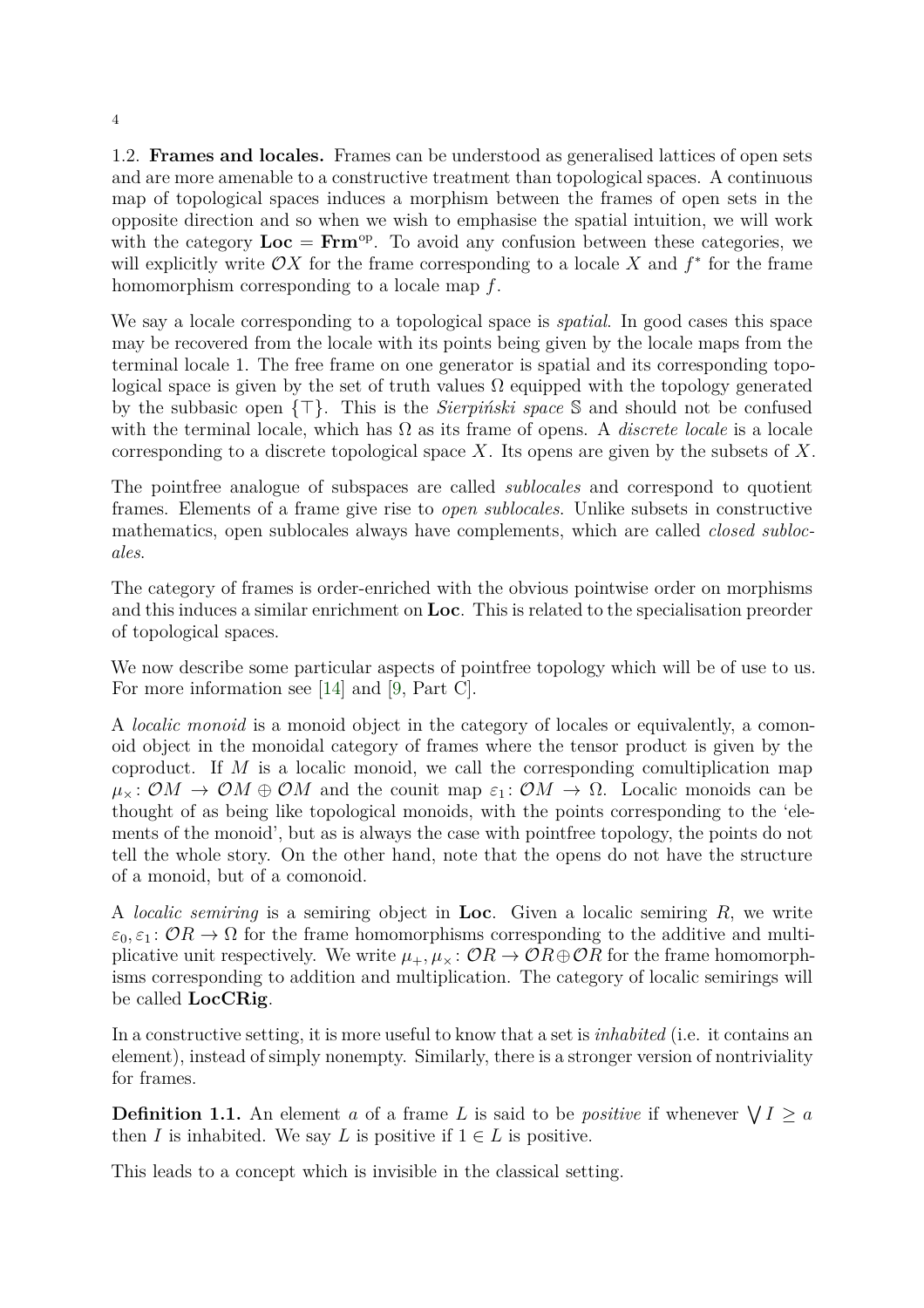**Definition 1.[2](#page-4-0).** We say a frame is *overt*<sup>2</sup> or *locally positive* if it has a base of positive elements.

Under the assumption of excluded middle, every locale is overt. More generally, overtness has strong links to openness.

**Lemma 1.3.** *A locale* X *is overt if and only if the unique locale map*  $\colon X \to 1$  *is open if and only if the product projection*  $\pi_1: Y \times X \rightarrow Y$  *is open for all* Y.

*In this case, the frame homomorphism*  $\Omega \to \mathcal{O}X$  *has a left adjoint*  $\exists: \mathcal{O}X \to \Omega$  *such that*  $\exists$ (a) =  $\top$  *if and only if a is positive. The left adjoint* ( $\iota$ <sub>1</sub>) *of the coproduct injection*  $u_1: \overrightarrow{OY} \rightarrow \overrightarrow{OY} \oplus \overrightarrow{OX}$  is given by  $\overrightarrow{OY} \otimes \exists$  *(up to composition with*  $\overrightarrow{OY} \otimes \Omega \stackrel{\sim}{\rightarrow} \overrightarrow{OY}$ ).

We denote the full subcategories of overt frames and overt locales by **OFrm** and **OLoc** respectively. It can be shown that every spatial locale is overt and the category of overt locales is closed under finite products in Loc. In particular, this implies that overt localic monoids or semirings coincide with monoids or semirings in **OLoc**.

Overt locales should be thought of as locales that we can 'existentially quantify' over. For example, if we consider  $a \in \mathcal{O}X$  as a proposition, the map  $\exists: \mathcal{O}X \to \Omega$  tells us whether 'there is something' satisfying a. In fact, this intuition can be made precise. There is an obvious functor  $\text{OLoc}^{\text{op}} \to \text{Frm} \to \text{DLat}$ , where  $\text{DLat}$  is the category of distributive lattices. This is a *coherent hyperdoctrine without equality* which yields an internal logic for manipulating open propositions on overt locales, admitting disjunction, conjunction and existential quantification. (See [\[15\]](#page-21-9) for details about logic in coherent hyperdoctrines.)

Finally, in constructive mathematics, the notion of closedness bifurcates to give closed sublocales and *weakly closed* (or *fibrewise closed*) sublocales. The *overt* weakly closed sublocales of X are in bijection with the suplattice homomorphisms from  $\mathcal{O}X$  to  $\Omega$  (see [\[2\]](#page-21-10) for details). Given an overt sublocale V of X, we can ask if an open  $a \in \mathcal{O}X$  restricts to a positive open in V. In this case, we say V meets a and write V  $\delta$  a. This defines a suplattice homomorphism from  $\mathcal{O}X$  into  $\Omega$ , from which the weak closure of V may be recovered. The overt weakly closed sublocales of a discrete locale are precisely the opens (i.e. the subsets) and here we recover the notation  $S \nvert T$  for subsets S and T having inhabited intersection.

If  $f: X \to Y$  is a locale map, then  $hom(f^*, \Omega)$  induces a map from overt weakly closed sublocales of  $X$  to overt weakly closed sublocales of  $Y$  which can be interpreted as taking the weak closure of the image. More generally, if  $V$  is an overt sublocale of  $X$ , the image  $V'$  of V is overt and  $V' \nsubseteq a \iff V \nsubseteq f^*(a)$ .

1.3. **Dcpos.** Recall that a poset D is called *directed* if every finitely-indexed subset  $F \subseteq$ D has an upper bound in D. A *dcpo* is a poset which admits joins of its directed subsets. A map of dcpos is a monotone function which preserves these directed joins and we denote the category of dcpos by DCPO.

A dcpo comes with a natural topology, the *Scott topology*, consisting of the upsets U satisfying  $\bigvee D \in U \implies D \circ U$  for all directed sets D. Morphisms of dcpos are continuous with respect to this topology.

<span id="page-4-0"></span><sup>2</sup>Some sources call such frames *open*, but this leads to ambiguity when discussing sublocales.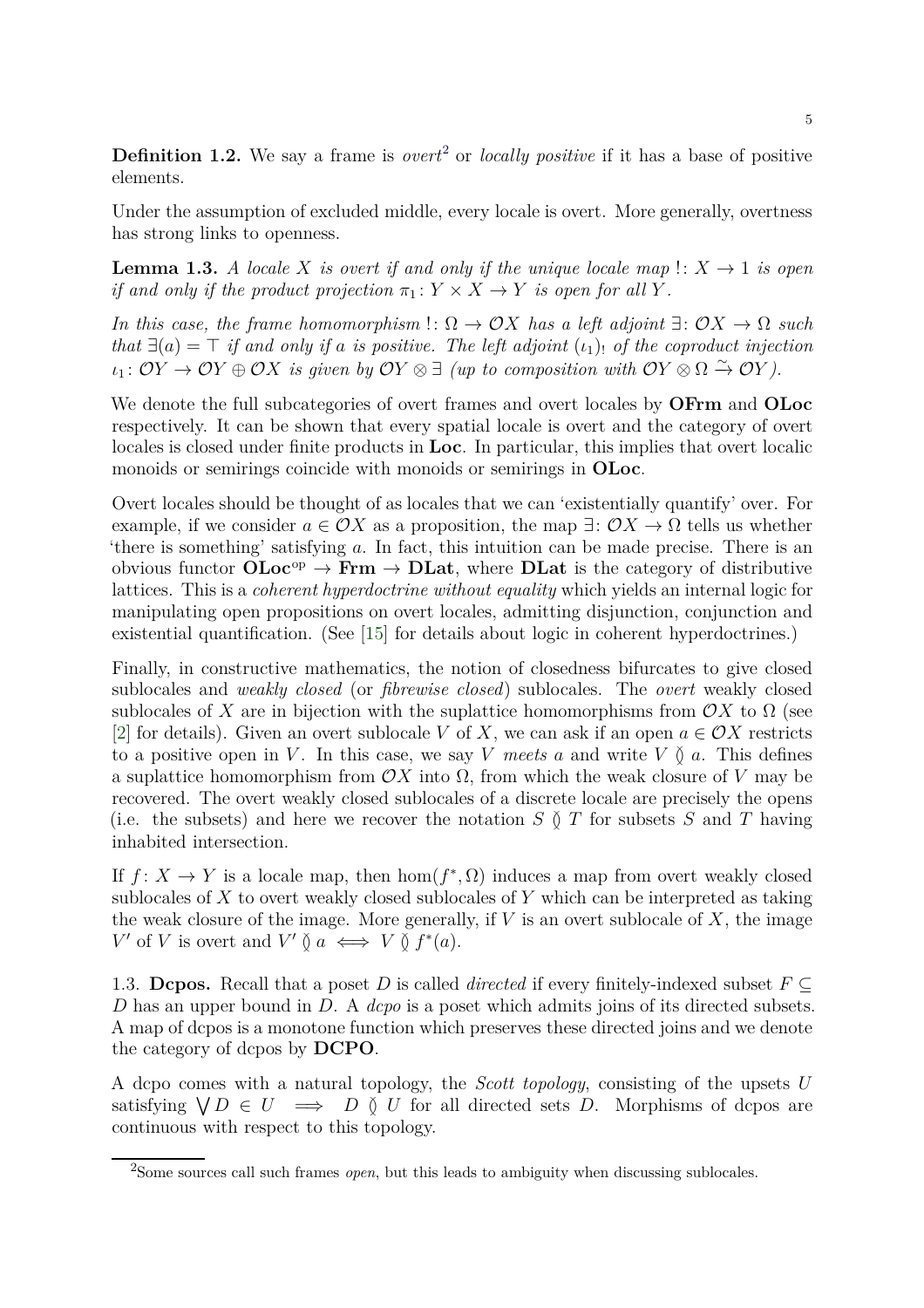Another important class of subsets is given by the *Scott-closed sets*, which are downsets closed under directed joins. These are not simply the complements of Scott-open sets; we will explain their relationship to the Scott topology in proposition [5.4.](#page-17-0)

The *way-below* relation on a dcpo P is defined so that  $a \ll b$  if whenever  $D \subseteq P$  is directed and  $b \leq \bigvee D$  then there exists some  $d \in D$  such that  $a \leq d$ . We write  $\downarrow b$  for the set  ${a \in P \mid a \ll b}$  and  ${\uparrow} a$  for the set  ${b \in P \mid a \ll b}$ .

<span id="page-5-0"></span>**Definition 1.4.** A dcpo P is *continuous* if for all  $b \in P$ , the set  $\downarrow b$  is directed and has b as its supremum.

<span id="page-5-1"></span>**Lemma 1.5.** In a continuous dcpo, the sets of the form  $\hat{\tau}$  a form a base for the Scott *topology.*

**Lemma 1.6.** *The Scott-closure of a downset* S *in a continuous dcpo is given by the set of directed joins of elements of* S*. (That is, the closure is obtained in a single step.)*

A locale X is exponentiable if and only if  $\mathcal{O}X$  is continuous as a dcpo. We say such a locale is *locally compact*. In this case,  $\mathbb{S}^X$  is a spatial locale whose corresponding topological space is  $\mathcal{O}X$  with the Scott topology.

1.4. **Dualisable suplattices.** An object A in a monoidal category  $\mathscr{C}$  is (left) *dualisable* if it is a (left) adjoint when  $\mathscr C$  is viewed as a one-object bicategory. Its right adjoint is called the (right) *dual* of  $A$  and is written  $A^*$ .

Explicitly, A has a (right) dual  $A^*$  if there exist maps  $\eta: I \to A^* \otimes A$  and  $\varepsilon: A \otimes A^* \to I$ such that the following diagrams commute.

$$
A \otimes (A^* \otimes A) \xrightarrow{\sim} (A \otimes A^*) \otimes A \qquad (A^* \otimes A) \otimes A^* \xrightarrow{\sim} A^* \otimes (A \otimes A^*)
$$
  

$$
\downarrow \varepsilon \otimes A \qquad \eta \otimes A^* \qquad \qquad A^* \otimes \varepsilon
$$
  

$$
A \otimes I \xrightarrow{\sim} A \xleftarrow{\sim} I \otimes A \qquad I \otimes A^* \xrightarrow{\sim} A^* \xleftarrow{\sim} A^* \otimes I
$$

Here  $I$  is the unit of the monoidal category and the unnamed isomorphisms are the associator (or its inverse) and the left and right unitors as appropriate.

These conditions can be expressed more evocatively in the language of string diagrams (see [\[12,](#page-21-11) [18\]](#page-21-12)), which we lay out vertically from bottom to top.

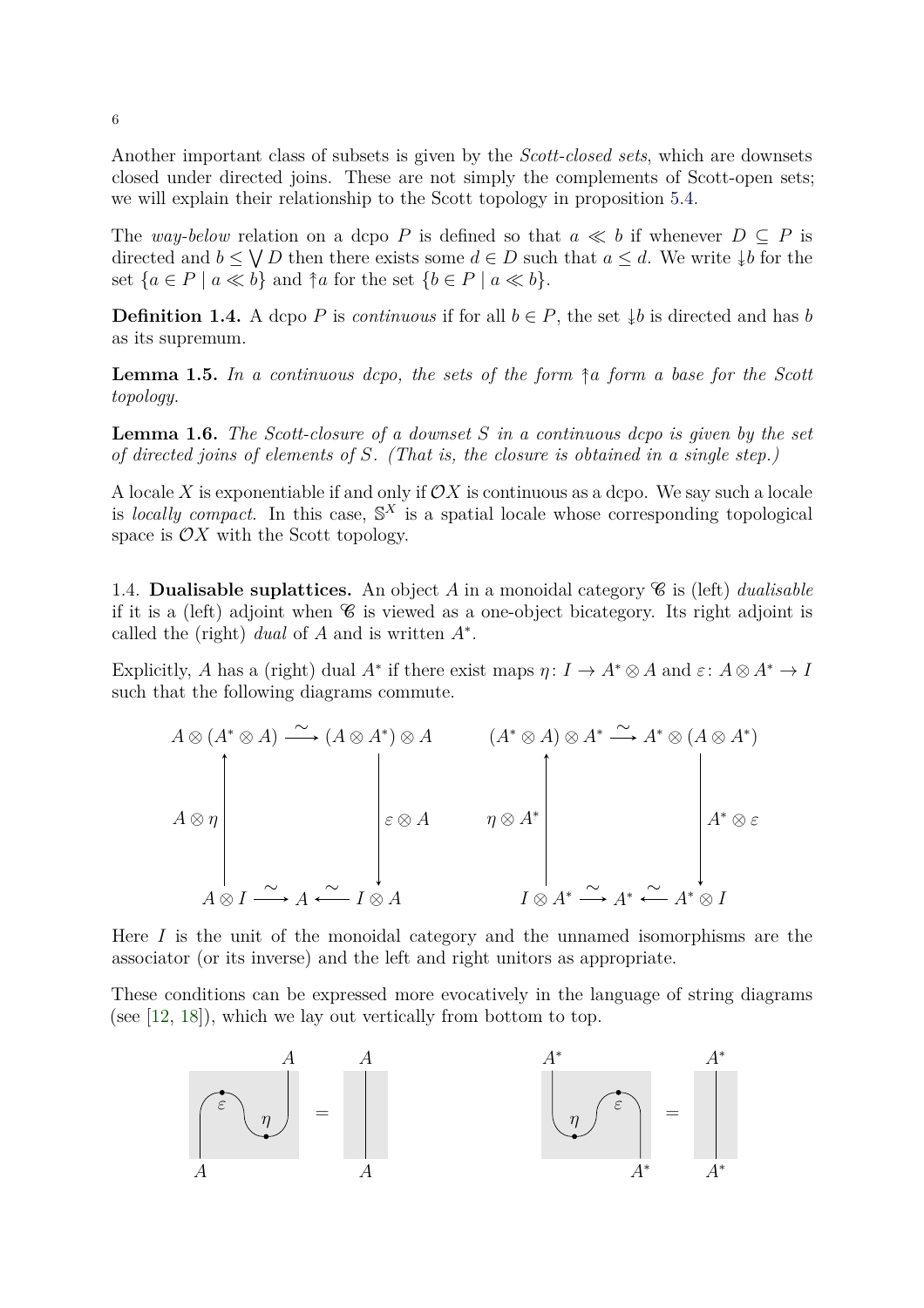So the maps  $\varepsilon$  and  $\eta$  allow us to 'turn corners' in string diagrams and the identities can be thought of as saying we can 'pull the wires straight'. We will usually suppress the dots and labels for  $\varepsilon$  and  $\eta$  in these situations as they can be readily understood from context.

In a symmetric monoidal category left and right dualisability are equivalent and so we simply call such an object *dualisable*.

If the category C is monoidal closed, then  $A \otimes (-) \dashv \text{hom}(A, -)$ . So by uniqueness of adjoints,  $A^* \otimes (-) \cong \text{hom}(A, -)$  whenever  $A^*$  exists. In particular,  $A^* \cong A^* \otimes I \cong$ hom(A, I). Moreover, if we take  $A^* = \text{hom}(A, I)$ , the counit  $\varepsilon: A \otimes A^* \to I$  is given by the (flipped) evaluation map  $A \otimes \text{hom}(A, I) \rightarrow I$ .

In Sup the dualisable objects are related to the notion of a *dual basis*.

**Definition 1.7.** Let L be a suplattice. We say that a family  $(r_x)_{x\in X}$  of elements of L and a family  $(\sigma_x)_{x\in X}$  of elements of hom $(L, \Omega)$  form a *dual basis* for L if  $a = \bigvee_{x\in X} \sigma_x(a) \cdot r_x$ for all  $a \in L$ .

The following modification of continuity is also of interest.

**Definition 1.8.** We define the totally below relation on a suplattice by setting  $a \lll b$  if whenever  $\bigvee S \geq b$  then there exists some  $s \in S$  such that  $s \geq a$ . We say a suplattice is *supercontinuous* if every element is the join of the elements totally below it.

We now have the following lemma (see [\[11,](#page-21-4) Section 1.6]).

**Lemma 1.9.** *Let* L *be a suplattice. The following conditions are equivalent:*

- <span id="page-6-0"></span>*i)* L *admits a dual basis,*
- *ii)* L *is dualisable,*
- *iii)* L *is supercontinuous.*

Assuming the axiom of choice, these are precisely the completely distributive lattices, so dualisable suplattices are also called *constructively completely distributive* [\[3\]](#page-21-13). In particular, such a suplattice is always a frame. Moreover, since  $0 \ll a$  precisely when a is positive, it is not hard to show such a supercontinuous frame is always overt.

1.5. **The Zariski spectrum.** The *Zariski spectrum* of a (discrete) ring R is the classifying locale of the geometric theory of the prime anti-ideals of R. Each element  $f \in R$ gives a proposition  $\overline{f}$  on the prime anti-ideals of R. We interpret  $\overline{f}$  holding for a prime anti-ideal as meaning that  $f$  lies in it. The definition of a prime anti-ideal is then given by the following axioms.

$$
\begin{array}{rcl}\n\overline{0} & \vdash & \bot \\
\hline\n\overline{f+g} & \vdash & \overline{f} \lor \overline{g} \\
\hline\n\overline{f} & \vdash & \overline{1} \\
\hline\n\overline{fg} & \dashv \vdash & \overline{f} \land \overline{g}\n\end{array}
$$

More geometrically, we can imagine the elements of  $R$  as functions defined on the spectrum where f is *cozero* (that is, nonzero in a positive sense) at a point if and only if it lies in the corresponding anti-ideal.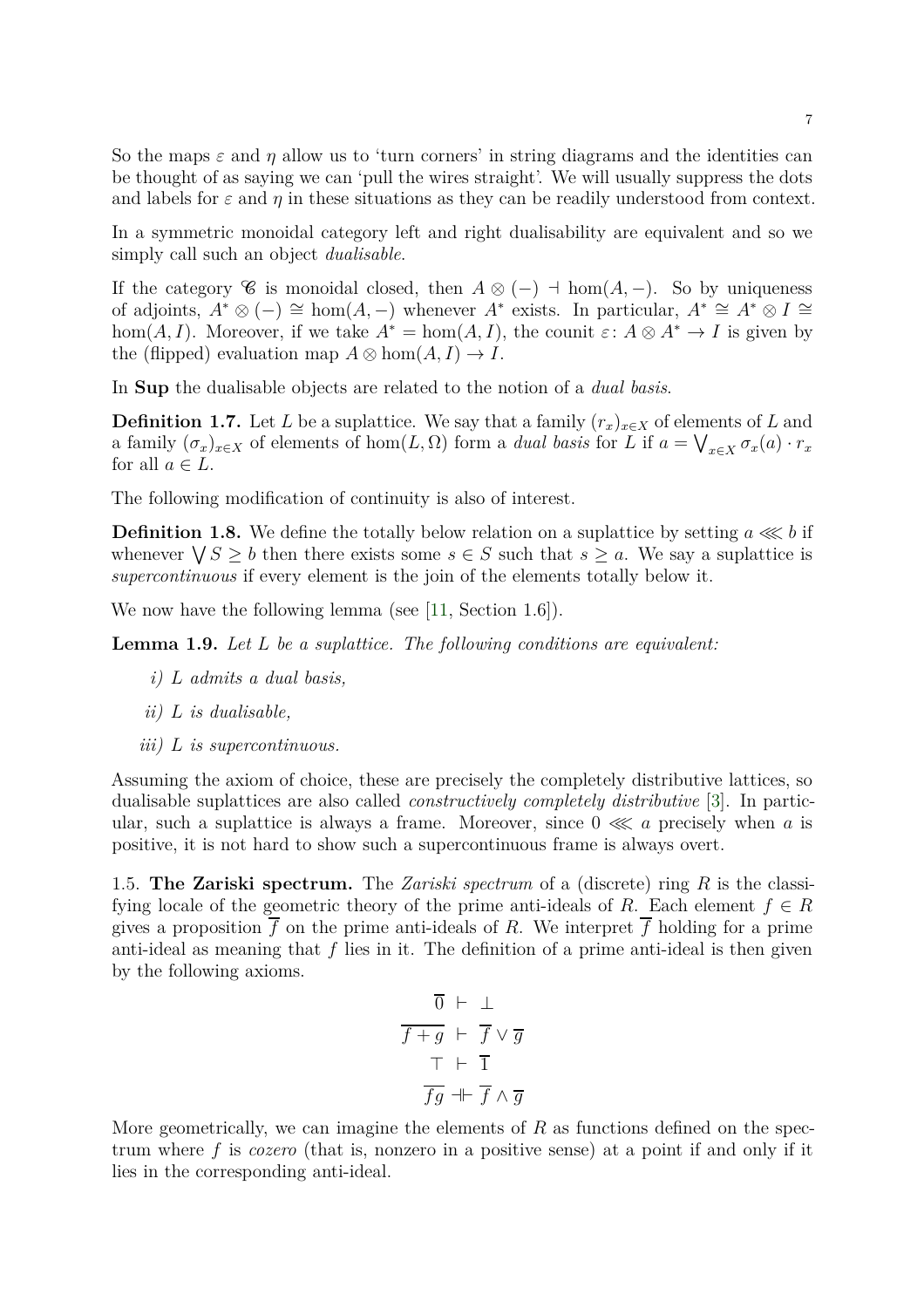Explicitly, the frame obtained from this propositional theory has the following presentation.

$$
\langle \overline{f} : f \in R \mid \overline{0} = 0, \overline{f + g} \le \overline{f} \vee \overline{g}, \overline{1} = 1, \overline{fg} = \overline{f} \wedge \overline{g} \rangle
$$

This can be shown to correspond to the lattice  $Rad(R)$  of radical ideals of R.

A similar presentation of two-sided quantales

$$
\langle \overline{f} : f \in R \mid \overline{0} = 0, \overline{f + g} \le \overline{f} \lor \overline{g}, \overline{1} = 1, \overline{fg} = \overline{f} \cdot \overline{g} \rangle
$$

gives the suplattice  $\text{Id}(R)$  of ideals of R with a quantale operation given by multiplication of ideals. Then applying the reflection of two-sided quantales into frames gives the frame of radical ideals described above.

For the quantale  $\text{Id}(R)$ , the generators corresponding to f and  $f^2$  are different. Geometrically, this can be thought of as arising from the fact that while  $f$  and  $f^2$  vanish in the same locations, if f vanishes to first order, then  $f^2$  will vanish to second order — that is, both f and its first derivatives will be zero.

#### 2. Spectra from generalised presentations

We could perhaps define the spectrum of a localic semiring directly in terms of overt weakly closed radical ideals, but this might not be completely convincing. It would be better to define the spectrum by a universal property. We will take the presentation of the Zariski spectrum as our starting point.

We wish to generalise the presentation of the Zariski spectrum from discrete rings to localic semirings. No modifications are necessary to handle the case of discrete semirings, but the non-discrete case requires some more care. In the presentation of the Zariski spectrum of  $R$ , the generators are given by points of  $R$ , but this is obviously not appropriate for a non-spatial localic semiring. We require a generalised notion of presentation that allows the generators and relations to be locales.

A usual presentation of a frame L can be viewed as expressing the frame as the coequaliser of maps between free frames  $\langle R \rangle \Rightarrow \langle G \rangle \rightarrow L$ , where G is the set of generators and R indexes the relations. From the localic perspective, the free frame on G corresponds to the G<sup>th</sup> power of Sierpiński space S and so the presentation corresponds to an equaliser  $L \hookrightarrow \mathbb{S}^G \rightrightarrows \mathbb{S}^R$  (where we reuse the variable L for the corresponding locale).

We now reinterpret G and R as discrete locales and the powers of S as exponentials. This allows us to replace R and G with any exponentiable locales. However, since our localic semirings might not be locally compact, this is not yet sufficiently general for our purposes.

We can circumvent the nonexistence of exponentials by passing temporarily to the presheaf category  $\textbf{Set}^{\textbf{Loc}^{op}}$  and performing the calculation there. In this category, the exponential S<sup>G</sup> is given by Hom<sub>Loc</sub>((−) × G, S). We now consider the equaliser of a pair of natural transformations  $F \hookrightarrow \text{Hom}_{\text{Loc}}((-) \times \text{G}, \mathbb{S}) \rightrightarrows \text{Hom}_{\text{Loc}}((-) \times \text{R}, \mathbb{S})$ . The resulting functor is not always representable, but when it is, we say the representing object  $L$  is presented by the *generalised presentation*. Observe that when the exponentials do exist, this coincides with the less general kind of presentation mentioned above.

It is shown in [\[21\]](#page-22-2) that natural transformations from  $Hom_{Loc}((-) \times G, \mathbb{S})$  to  $Hom_{Loc}((-) \times$ R, S) are in bijection with dcpo morphisms from  $\mathcal{O}G$  to  $\mathcal{O}R$  (by taking the component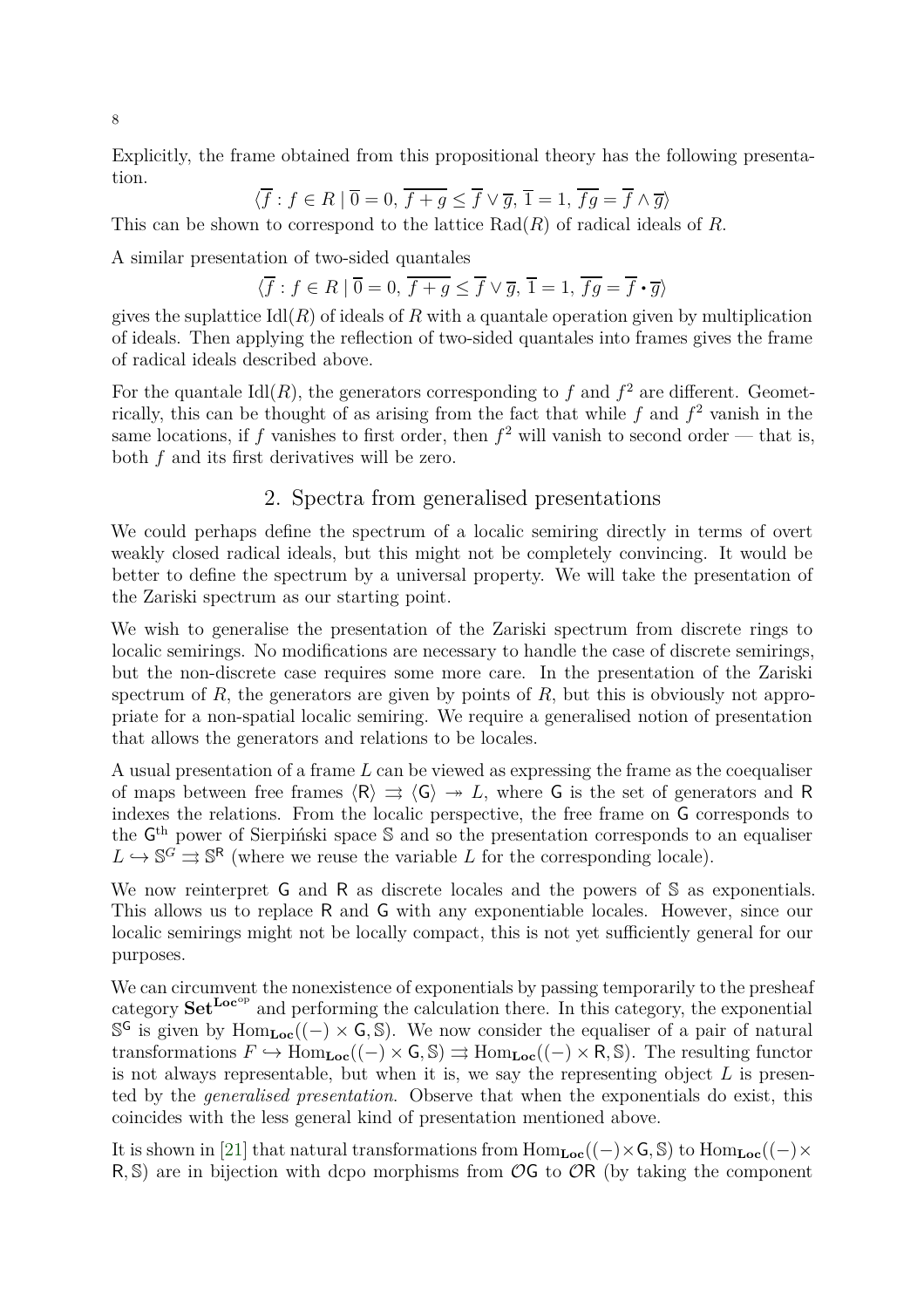of each natural transformation at 1). Thus, a generalised presentation may be described by a locale G of generators and a pair of dcpo morphisms from G into another locale R describing the relations.

Now mimicking the Zariski spectrum, we define the spectrum of a localic semiring R by a generalised presentation where  $R$  is the locale of generators. In the Zariski case we have one relation involving 0, one involving 1, an  $(R \times R)$ -indexed family involving addition and an  $(R \times R)$ -indexed family involving multiplication, so the relations are indexed by the set  $1\sqcup 1\sqcup R\times R\sqcup R\times R$ . Similarly, in our case the relations are indexed by the locale given by the frame  $\Omega \times \Omega \times (\mathcal{O}R \oplus \mathcal{O}R) \times (\mathcal{O}R \oplus \mathcal{O}R)$ . The relations are described by a parallel pair of dcpo morphisms, which decompose into four pairs of dcpo morphisms  $OR \rightrightarrows \Omega$ ,  $OR \rightrightarrows \Omega$ ,  $OR \rightrightarrows \mathcal{O}R \oplus \mathcal{O}R$  and  $OR \rightrightarrows \mathcal{O}R \oplus \mathcal{O}R$ . The first pair is  $\varepsilon_0$  and the constant function 0. The second pair is  $\varepsilon_1$  and the constant function 1. The third is  $\mu_+ \vee \iota_1 \vee \iota_2$  and  $\iota_1 \vee \iota_2$ , where  $\iota_{1,2} : R \to R \oplus R$  are the coproduct injections. The fourth pair is  $\mu_{\times}$  and  $\iota_1 \wedge \iota_2$ . (Note that the third pair is setting  $\mu_{+} \vee \iota_1 \vee \iota_2$  equal to  $\iota_1 \vee \iota_2$ , which is the same as requiring  $\mu_+$  to be less than or equal to  $\iota_1 \vee \iota_2$ .)

The resulting equaliser for this generalised presentation can be explicitly described as a functor  $OPAI<sub>R</sub>$ : Loc<sup>op</sup>  $\rightarrow$  Set whose action on objects is given by

$$
\text{OPAI}_{R}: X \mapsto \left\{ u \in \mathcal{O}X \oplus \mathcal{O}R \mid (\mathcal{O}X \oplus \varepsilon_{0})(u) = 0, \ (\mathcal{O}X \oplus \varepsilon_{1})(u) = 1, \\ (\mathcal{O}X \oplus \mu_{+})(u) \leq (\mathcal{O}X \oplus \iota_{1})(u) \vee (\mathcal{O}X \oplus \iota_{2})(u), \\ (\mathcal{O}X \oplus \mu_{\times})(u) = (\mathcal{O}X \oplus \iota_{1})(u) \wedge (\mathcal{O}X \oplus \iota_{2})(u) \right\}
$$

where we use elements of the frame  $\mathcal{O}X \oplus \mathcal{O}R$  in place of locale maps  $X \times R \to \mathbb{S}$ . If  $f: Y \to X$  is a map of locales, then  $OPAI_R(f)$  sends  $u \in OPAI_R(X)$  to  $(f^* \oplus \mathcal{O}R)(u)$ . We call this OPAI since it gives the open prime anti-ideals (or equivalently the closed prime ideals) of R 'fibred over X'. In particular, note that  $OPAI<sub>R</sub>(1)$  is the set of open prime anti-ideals of R.

We call the representing object of  $OPAI<sub>R</sub>$  the *(localic) spectrum* of R (in the case it exists). Note that  $OPAI<sub>R</sub>$  is also functorial in R and so we obtain a partial (ana)functor Spec:  $LocCRig^{op} \rightarrow Loc$  by parametrised representability.

This definition is easily extended from locales to two-sided quantales resulting in a functor  $OPAI_R:$  Quant<sub>⊤</sub>  $\rightarrow$  Set given by

$$
\overline{\text{OPAI}}_R\colon Q \mapsto \{u \in Q \oplus \mathcal{O}R \mid (Q \oplus \varepsilon_0)(u) = 0, \ (Q \oplus \varepsilon_1)(u) = 1, (Q \oplus \mu_+)(u) \leq (Q \oplus \iota_1)(u) \vee (Q \oplus \iota_2)(u), (Q \oplus \mu_\times)(u) = (Q \oplus \iota_1)(u) \cdot (Q \oplus \iota_2)(u)\}.
$$

When it exists, the representing object of  $\overline{OPAI}_R$  is called the *quantic spectrum* of R. In this case, the localic spectrum is obtained as the localic reflection of the quantic spectrum.

In the following sections we will give conditions on  $R$  for this spectrum to exist and describe its form under these assumptions.

#### 3. Monoid ideals and saturated elements

Before we try to construct the spectrum of a localic semiring, let us consider the simpler case of the spectrum of a commutative localic *monoid* M.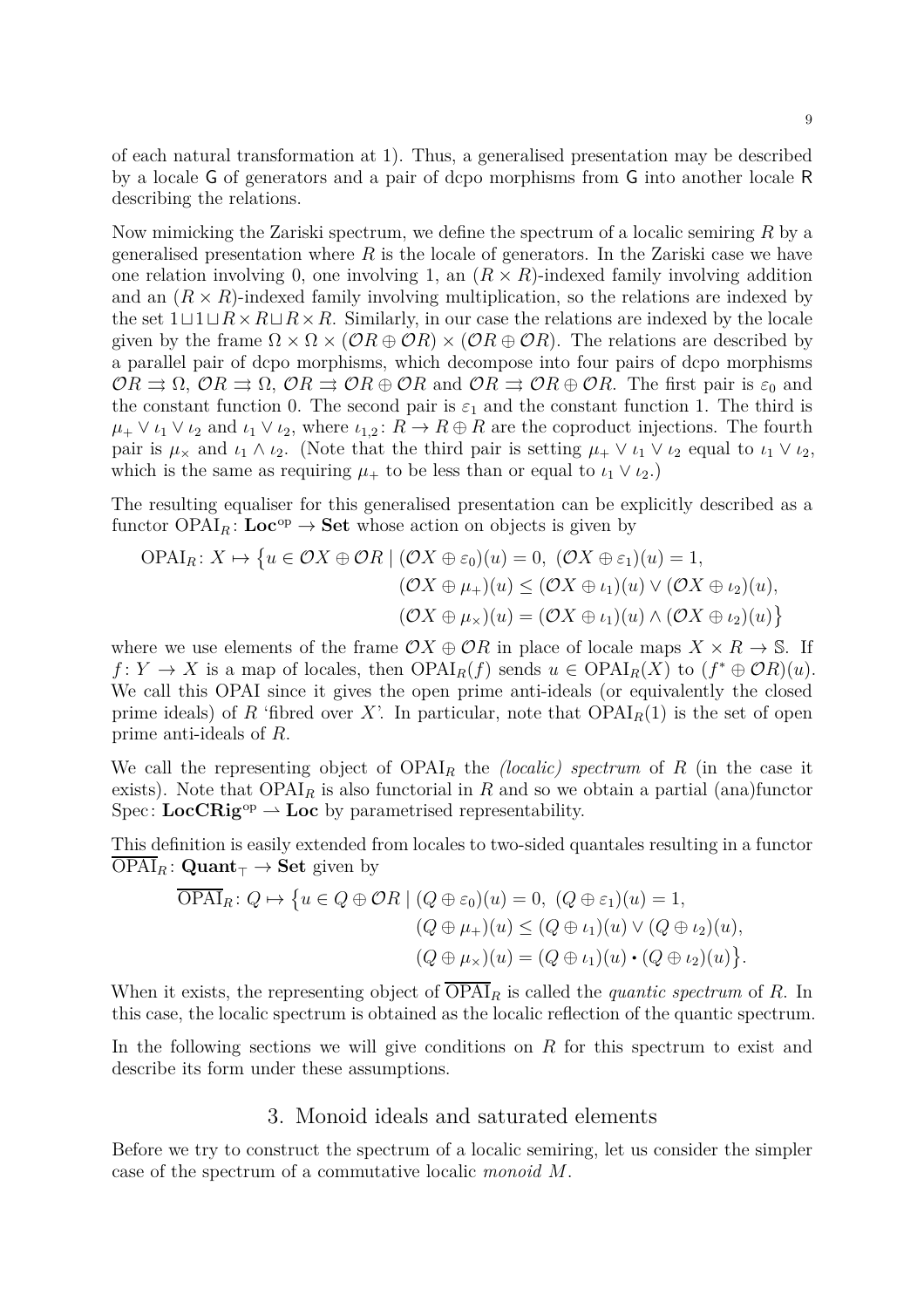We start by defining a variant of  $\overline{OPAI}$  which only involves the multiplicative relations.

**Definition 3.1.** The functor  $\overline{OPMAI}_M$ : **Quant**<sub>T</sub>  $\rightarrow$  **Set** is defined on objects by

$$
\overline{\text{OPMAI}}_M: Q \mapsto \left\{ u \in Q \oplus \mathcal{OM} \mid (Q \oplus \varepsilon_1)(u) = 1, \right.
$$
  

$$
(Q \oplus \mu_\times)(u) = (Q \oplus \iota_1)(u) \cdot (Q \oplus \iota_2)(u) \right\}
$$

and acts on morphisms in the obvious way.

Recall that a *monoid ideal* I in a commutative monoid M is a subset of M for which  $x \in I, y \in M \implies xy \in I$ . The above functor gives the (quantic) 'open' prime *monoid* anti-ideals of M.

In the discrete case, the quantic monoid spectrum is given by the quantale of monoid ideals on  $M$ , which we denote by  $MM$ . This is isomorphic to the free two-sided quantale on the monoid M, explicitly  $\langle \overline{f} : f \in M | \overline{1} = 1, \overline{fg} = \overline{f} \cdot \overline{g} \rangle$ .

The unit map of this free–forgetful adjunction sends  $f \in M$  to the generator  $\overline{f} \in M M$ , which corresponds to the monoid ideal  $fM$ . Note that this map is not injective in general and so we may gain some further understanding by replacing the generating set with the relevant quotient of M.

The order structure on  $MM$  induces an preorder on M which is the opposite of the usual *divisibility preorder*:  $fM \subseteq qM \iff f \in qM \iff \exists k \in M$ .  $f = qk \iff q \mid f$ . The equivalence relation induced by this preorder is a monoid congruence and so we may quotient  $M$  by it to obtain a monoid which is partially ordered by (the reverse of) divisibility. Such a monoid is sometimes said to be *naturally partially ordered* or a *holoid*.

We can express this holoid quotient  $M/\sim$  as the following coinserter in the 2-category of posets.

$$
M \times M \xrightarrow{\pi_1} M \xrightarrow{\pi_2} M/\sim
$$

For a commutative localic monoid  $M$ , we can then take the same coinserter in Loc obtaining the following inserter in Frm.

$$
\mathcal{S}M \xrightarrow{\kappa} \mathcal{O}M \xrightarrow{\iota_1} \mathcal{O}M \oplus \mathcal{O}M
$$

The resulting frame SM consists of what we call the *saturated opens* of M. These are the elements  $s \in \mathcal{O}M$  for which  $\mu_{\times}(s) \leq \iota_1(s)$  — or equivalently, for which  $xy \in s \vdash_{x,y}$ x ∈ s in the internal logic. For a discrete ring, these are precisely the *saturated sets* of commutative algebra.

<span id="page-9-0"></span>**Lemma 3.2.** *Comonoid homomorphisms in* Frm *preserve saturated opens.*

*Proof.* Suppose  $f: OM \to OM'$  is a morphism of cocommutative comonoids and s is a saturated element in OM. Then  $\mu'_{\times} f(s) = (f \oplus f) \mu_{\times}(s) \leq (f \oplus f) \iota_1^M(s) = \iota_1^M f(s)$  and hence  $f(s)$  is saturated, as required.  $\Box$ 

**Corollary 3.3.** We obtain a functor  $\mathcal{S}$ : CComon(Frm)  $\rightarrow$  Frm taking a cocommutative *comonoid in* Frm *to its subframe of saturated elements. The inclusion* κ *gives a natural transformation from* S *to the forgetful functor from* CComon(Frm) *to* Frm*.*

10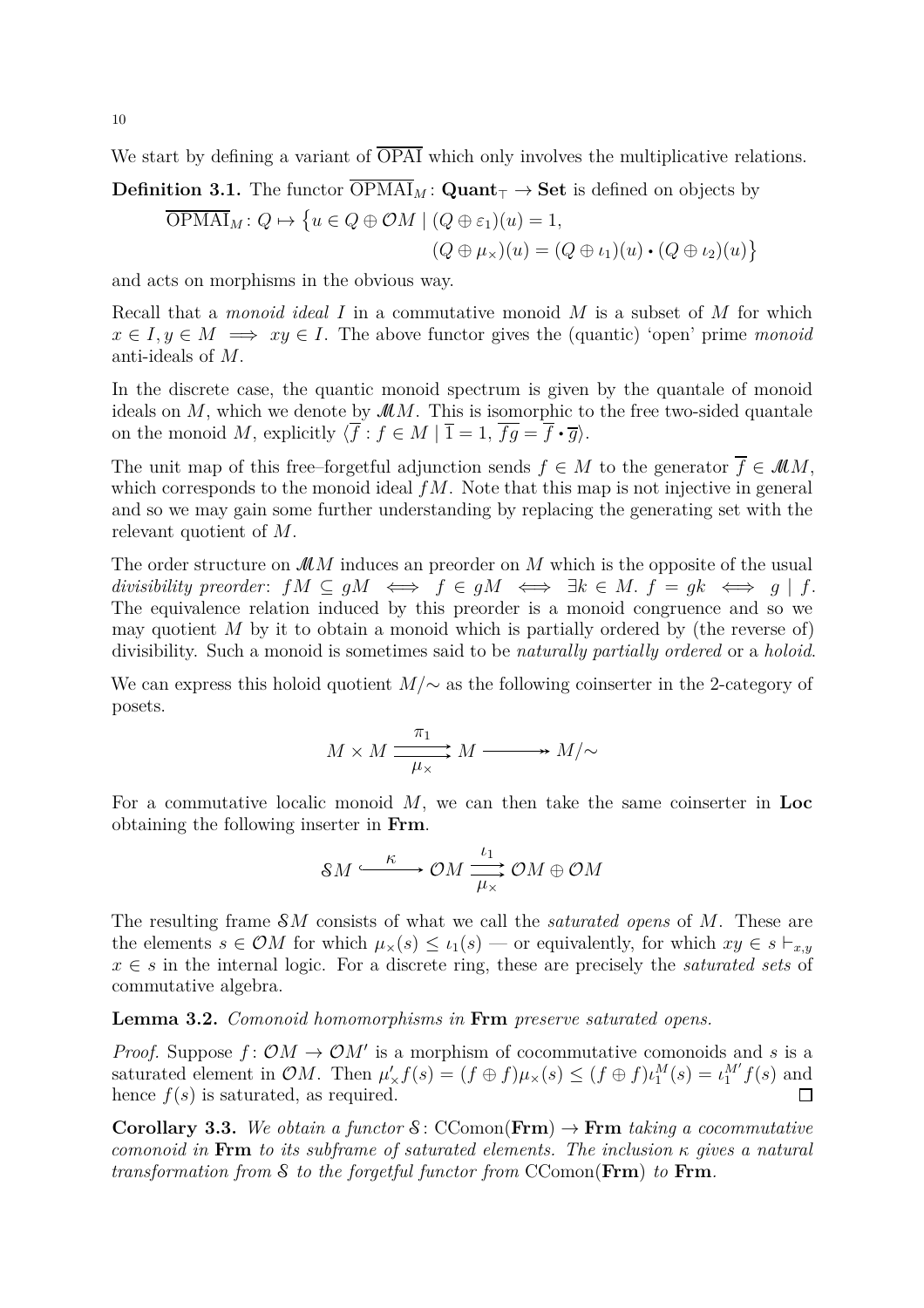We can say more about  $\mathcal{S}M$  when M is overt. In that case  $\iota_1$  has a left adjoint so that  $\mu_{\times}(s) \leq \iota_1(s) \iff (\iota_1)_{!}\mu_{\times}(s) \leq s.$ 

**Lemma 3.4.** Let M be an overt commutative localic monoid. Then  $(\iota_1)_{\mu}$  is a closure *operator whose fixed points are the saturated elements.*

*Proof.* It is clearly monotone. To show it is inflationary we need  $a \leq (\iota_1) \mu_\times(a)$ , which in the internal logic means  $x \in a \vdash_x \exists y$ : M.  $xy \in a$ . But this holds for  $y = 1$  (the unit of the monoid), since  $x \cdot 1 = x$  by the unit axiom.

To prove idempotence we require  $(\iota_1)_{!}\mu_{\times}(\iota_1)_{!}\mu_{\times}(a) \leq (\iota_1)_{!}\mu_{\times}(a)$ . Let us translate this into the internal logic. The open  $(\iota_1) \cdot \mu_*(a)$  can be described by the formula  $\exists y'$ .  $x'y' \in a$ in the context  $x'$ : M. Then  $\mu_\times(\iota_1)\mu_\times(a)$  corresponds to substituting  $xz$  for  $x'$  to give the formula  $\exists y'$ .  $(xz)y' \in a$  in the context  $x: M, z: M$ . Finally,  $(\iota_1)_{!}\mu_*(\iota_1)_{!}\mu_*(a)$  is obtained by existentially quantifying over z to give the formula  $\exists z$ .  $\exists y'$ .  $(xz)y' \in a$ . Thus, we must prove the sequent  $\exists z$ .  $\exists y'$ .  $(xz)y' \in a \vdash_x \exists y$ .  $xy \in a$ . This is proved by taking  $y = zy'$ and using associativity.

The fixed points are the elements such that  $(\iota_1)_{!}\mu_{\times}(a) \leq a$ . But these are precisely the saturated elements.  $\Box$ 

Note that this implies that for overt M the inclusion  $\kappa$  has a left adjoint, which we write as  $\kappa_1$  and obtain from  $(\iota_1)_{,\mu}\times$  by restricting its codomain to its image.

**Corollary 3.5.** *Under these assumptions, the inserter*

$$
\mathcal{S}M \xrightarrow{\kappa} \mathcal{O}M \xrightarrow{\iota_1} \mathcal{O}M \otimes \mathcal{O}M
$$

*is an absolute weighted limit in* Sup*.*

 $\Box$ *Proof.* Simply note that SM is obtained by splitting the idempotent  $(\iota_1)_{\mu_\chi}$ .

**Lemma 3.6.** *If* M *is an overt commutative localic monoid, then* SM *is a sub-comonoid of* OM*.*

*Proof.* The coproduct  $\mathcal{O}M \oplus \mathcal{O}M$  has a natural comonoid structure and the saturation closure operator is given by  $(\iota_1 \otimes \iota_1)_! (\mu \otimes \mu \otimes \mu \otimes \iota_1)_! (\mu \otimes (\iota_1)_!) (\mu \otimes \mu \otimes \mu \otimes \iota_2) = (\iota_1)_! \mu \otimes \iota_2$  $(\iota_1)_{!}\mu_{\times} = \kappa \kappa_! \otimes \kappa \kappa_! = (\kappa \otimes \kappa)(\kappa \otimes \kappa)_!$ . Therefore,  $\kappa \oplus \kappa_! \mathcal{S}M \oplus \mathcal{S}M \to \mathcal{O}M \oplus \mathcal{O}M$  is isomorphic to the inclusion of the frame of saturated opens of  $\mathcal{O}M \oplus \mathcal{O}M$ .

Now since M is commutative, the comultiplication map  $\mu_{\times} : \mathcal{O}M \to \mathcal{O}M \oplus \mathcal{O}M$  is a comonoid homomorphism and hence preserves saturated elements by lemma [3.2.](#page-9-0) Thus,  $\mu_{\times}$  restricts to give a map  $\mu_{\times}^{\mathcal{S}} = \mathcal{S}\mu_{\times}$  shown in the diagram below.

$$
\begin{array}{c}\n\mathcal{O}M \xrightarrow{\mu_{\times}} \mathcal{O}M \oplus \mathcal{O}M \\
\kappa \downarrow \\
\mathcal{S}M \xrightarrow{\mu_{\times}^{\mathcal{S}}} \mathcal{S}M \oplus \mathcal{S}M\n\end{array}
$$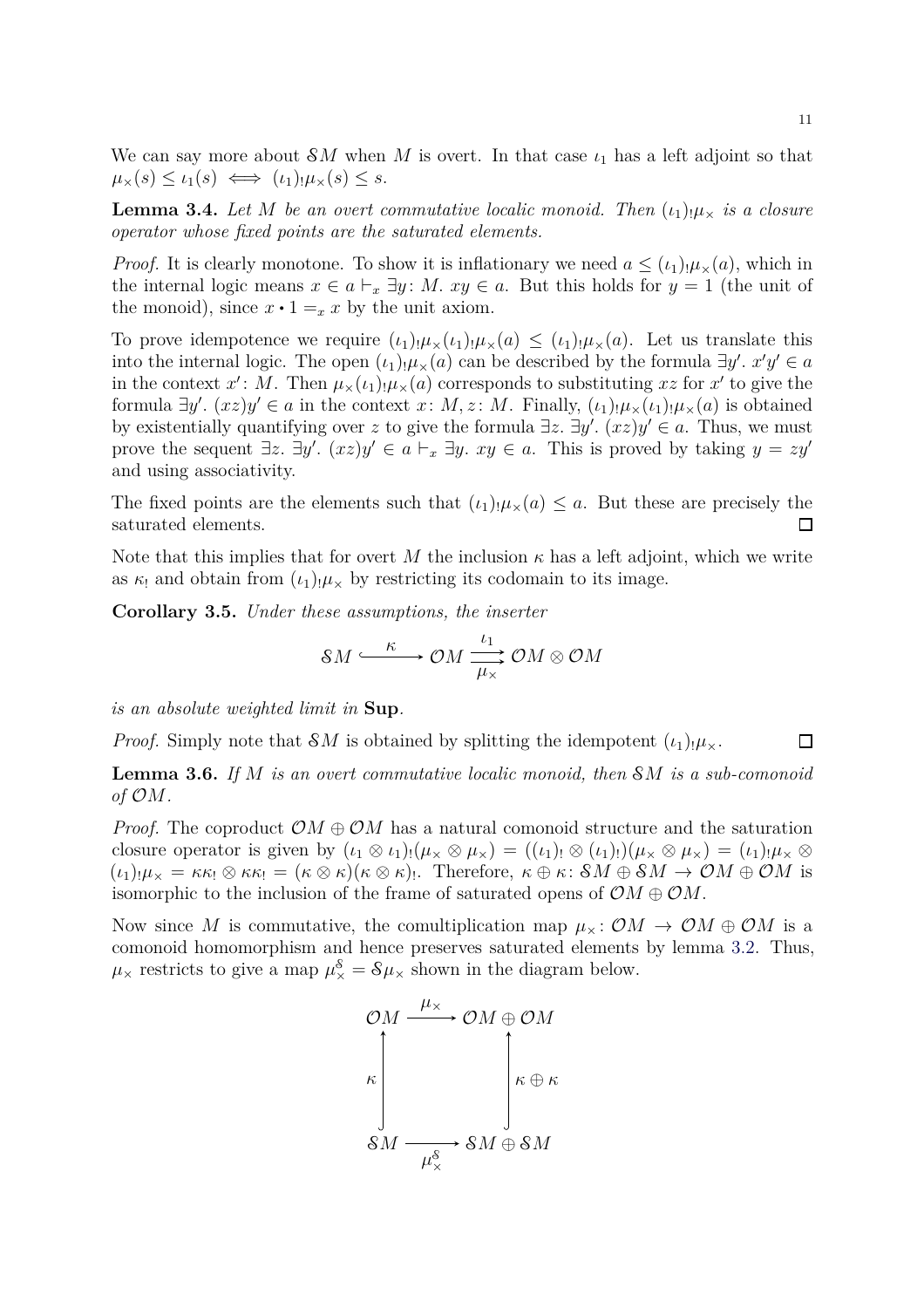The (co)associativity of  $\mu^{\mathcal{S}}_{\times}$  follows from that of  $\mu_{\times}$  and the fact that  $\kappa^{\oplus 3}$  is monic. The counit of OM gives a counit for  $\mathcal{S}M$  in the obvious way and we see that  $\kappa$  is a comonoid homomorphism.  $\Box$ 

**Corollary 3.7.** *The functor* S*on the category of overt cocommutative comonoids in* Frm *lifts to a functor* S*from* CComon(OFrm) *to itself and* κ *becomes a natural transformation from* S *to the identity functor.*

**Definition 3.8.** We say a commutative localic monoid M is *deflationary* if  $\mu_{\times} \leq \iota_1$ .

We call such a localic monoid deflationary, since it gives a point free description of the condition that for all  $x \in M$ , the map  $(-)\cdot x$  is deflationary with respect to the specialisation order. Note that in a deflationary localic monoid all opens are saturated.

**Proposition 3.9.** *Overt deflationary comonoids in* Frm *form a coreflective subcategory of overt cocommutative comonoids where* S *is the coreflector and* κ *is the counit.*

*Proof.* We first show that  $\mathcal{S}M$  is indeed deflationary. To see this, observe that  $(\kappa \oplus \kappa)\mu^{\mathcal{S}}_{\times} =$  $\mu_{\times} \kappa \leq \iota_1 \kappa = (\kappa \oplus \kappa) \iota_1^{\mathcal{S}M}$ . But  $\kappa \oplus \kappa$  is an injective frame homomorphism and thus reflects order, so that  $\mu_{\times}^{\mathcal{S}} \leq \iota_1^{\mathcal{S}M}$  as required.

From this we see that  $\mathcal{S}\kappa$  is always the identity. But  $\kappa_D$  is also the identity for deflationary localic monoids D. These give the two triangle identities and so the result follows. П

We observed above that the holoid quotient of a discrete monoid  $M$  can be used to present the spectrum of M. We can now show a similar result for any overt commutative localic monoid.

<span id="page-11-0"></span>**Proposition 3.10.** *If* M *is an overt commutative localic monoid, then*  $\overline{OPMAI}_M \cong$  $\overline{\text{OPM}}\text{Al}_{\mathcal{S}M}$ .

*Proof.* The inclusion  $\kappa: SM \hookrightarrow OM$  induces a natural transformation from  $\overline{OPMAI}_{\delta M}$ to  $\overline{\text{OPMAI}}_M$  sending  $u \in \overline{\text{OPMAI}}_M(Q)$  to  $(Q \oplus \kappa)(u)$ . Since the inserter defining  $\mathcal{S}M$ is preserved by  $Q \oplus (-)$ , the map  $Q \oplus \kappa$  represents the inclusion into  $Q \oplus \mathcal{O}M$  of the elements u satisfying  $(Q \oplus \mu_\times)(u) \leq (Q \oplus \iota_1)(u)$ . But every  $u \in \overline{\text{OPMAI}}_M(Q)$  satisfies  $(Q \oplus \mu_X)(u) = (Q \oplus \iota_1)(u) \cdot (Q \oplus \iota_2)(u) \leq (Q \oplus \iota_1)(u)$  and hence this inclusion is the identity.  $\Box$ 

<span id="page-11-1"></span>We can use this to show the *localic* spectrum exists in a large number of cases. The following result applies in particular whenever M is overt and locally compact.

**Corollary 3.11.** *Let* M *be an overt commutative localic monoid. Then the localic monoid spectrum of* M *exists whenever* SM *is locally compact.*

*Proof.* By proposition [3.10](#page-11-0) we may replace M with  $\mathcal{S}M$  and the exponentials used in the generalised presentation for the spectrum of SM exist.  $\Box$ 

On the other hand, we cannot ensure the *quantic* spectrum exists unless SM is exponentiable in **Quant**<sup>op</sup> — that is, if it is dualisable (see [\[13\]](#page-21-14)). We would also like to gain a better understanding of the precise form of the spectrum.

Recall that in the discrete case, the representing object of  $OPMAI_M$  is given by the quantale of monoid ideals. We now describe how this quantale might be defined more generally.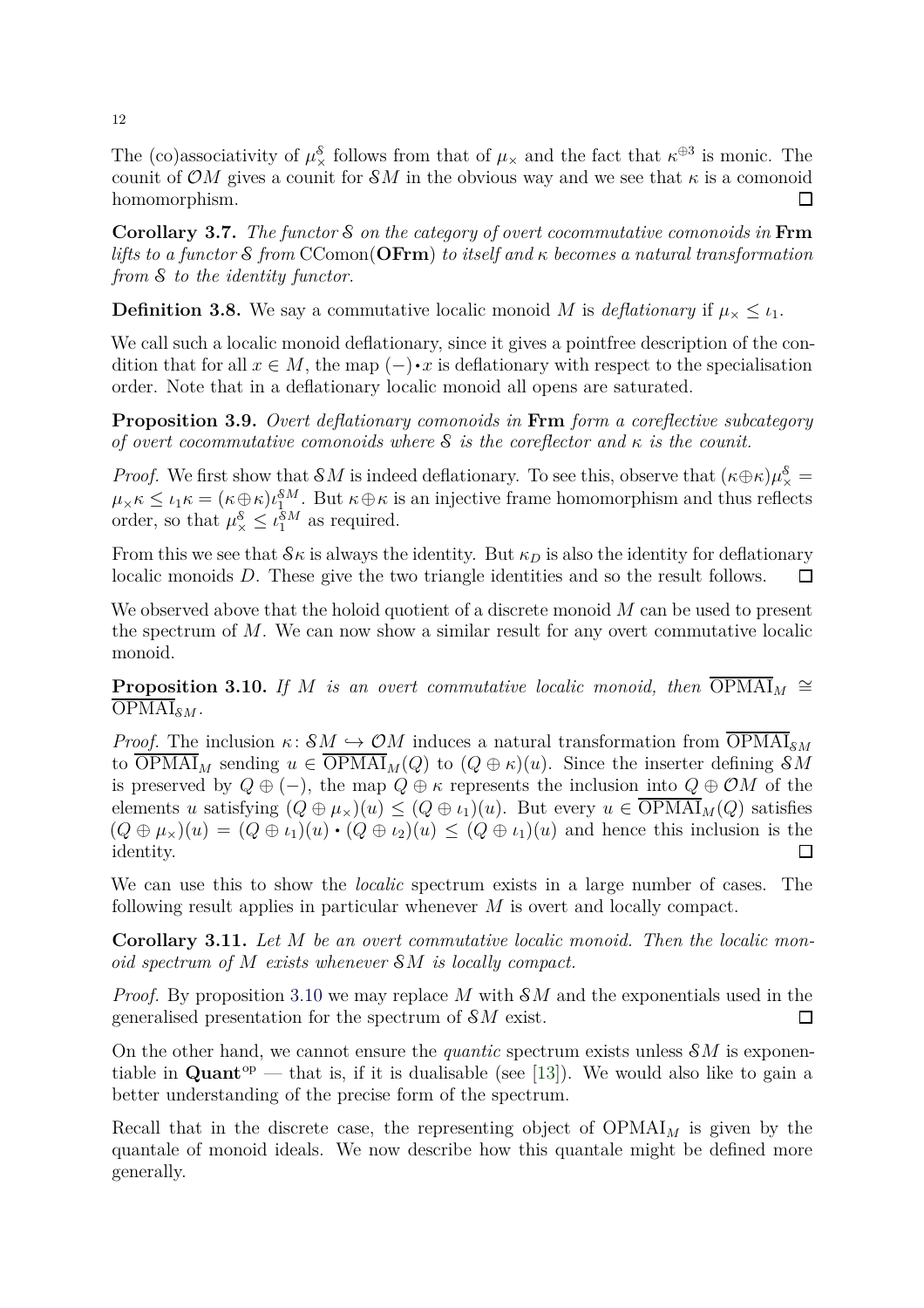If M is a localic monoid, then the set of overt weakly closed sublocales of M has a natural quantale structure, since hom $(\mathcal{O}(-), \Omega)$ : Loc  $\rightarrow$  Sup is a lax monoidal functor. In the discrete case, this corresponds to the elementwise multiplication of subsets. Explicitly, the unit is given by  $\varepsilon_0$  and the product of  $f, g: \mathcal{O}M \to \Omega$  is given by  $\Delta(f \otimes g)\mu_{\times}$ , where  $\Delta$ :  $\Omega \otimes \Omega \xrightarrow{\sim} \Omega$  is the codiagonal map.

**Definition 3.12.** We call an overt weakly closed sublocale I of a commutative localic monoid M a *monoid ideal* if  $I = I\top$ .

In the discrete case this recovers the usual definition: a subset I such that  $x \in I, y \in$  $M \implies xy \in I$ . More generally, these are precisely the fixed points of the nucleus  $W \mapsto W\top$  associated to the two-sided reflection of hom $(\mathcal{O}M, \Omega)$ . We call this two-sided reflection the *quantale of monoid ideals* and denote it by MM.

The following proposition gives a link between  $MM$  and  $\mathcal{S}M$ .

**Proposition 3.13.** *If* M *is an overt commutative localic monoid, then we have*  $\mathcal{M}M \cong$  $hom(\mathcal{S}M,\Omega)$ .

*Proof.* If M is overt, SM can be obtained by splitting the idempotent  $(\iota_1)_{!}\mu_{\times}$  in Sup. Applying the functor hom( $-$ ,  $\Omega$ ), we find that hom( $\mathcal{S}M$ ,  $\Omega$ ) is given by splitting the idempotent hom( $(\iota_1)_{\mu_x}, \Omega$ ). This maps sends f to  $f(\iota_1)_{\mu_x} = \Delta(f \otimes \exists) \mu_x$ . But this is just the nucleus  $W \mapsto W\top$  expressed in terms of suplattice homomorphisms.  $\Box$ 

**Corollary 3.14.** *If* SM *is dualisable, then* MM *is its dual.*

Note that the isomorphism  $\mathcal{M}M \cong \text{hom}(\mathcal{S}M,\Omega)$  preserves the quantale structure, since the comonoid structure on  $\mathcal{S}M$  inherited as a subobject of  $\mathcal{O}M$  and the quantale structure on  $\mathcal{M}M$  inherited as a quotient of hom $(\mathcal{O}M, \Omega)$  are both unique.

When SM is dualisable, we can visualise the multiplicative structure on  $(SM)^* \cong \mathcal{M}M$ using string diagrams. We will assume M is deflationary for simplicity so that  $\mathcal{S}M \cong \mathcal{O}M$ . Then the monoid structure on  $(\mathcal{O}M)^*$  can be expressed as follows. (We will suppress the  $\mathcal O$  in string diagrams to avoid clutter and since it is clear we are working in  $\text{Supp.}}$ 

<span id="page-12-0"></span>

We are now in a position to prove our main result about the monoid spectrum.

**Theorem 3.15.** *Let* M *be an overt commutative localic monoid and suppose* SM *is a dualisable suplattice.* Then  $\overline{OPMAI}_M$  is representable with representing object  $(SM)^* \cong$ MM and universal element  $(\mathcal{M} \otimes \kappa) \eta(\top)$ , where  $\eta$  is the unit of the duality between SM *and* MM*.*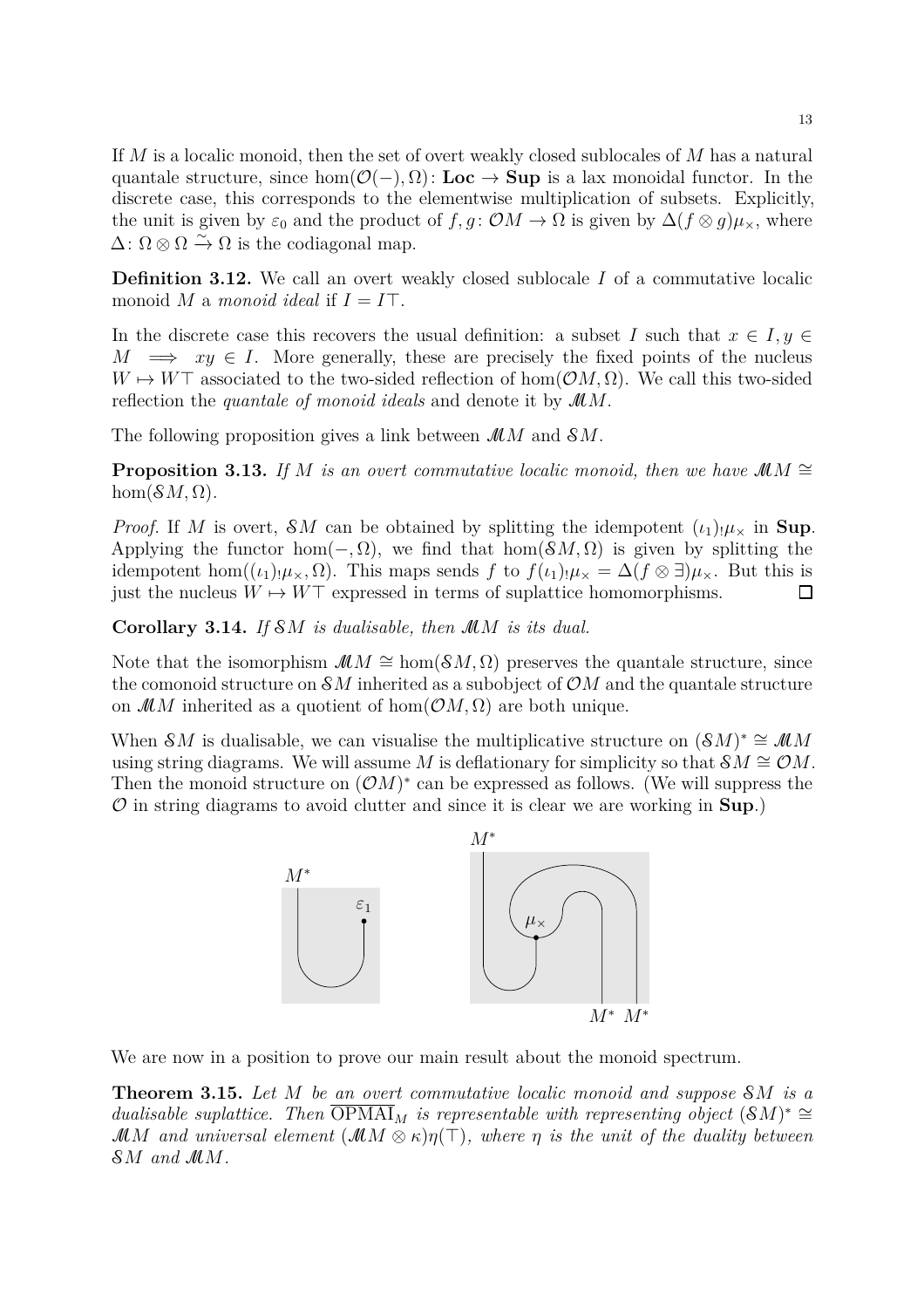*Proof.* By proposition [3.10](#page-11-0) we may assume M is deflationary so that  $\mathcal{S}M \cong \mathcal{O}M$ . By duality and the universal property of  $\Omega$ , we have that  $|Q \otimes \mathcal{O}M| \cong \text{Hom}_{\text{Sup}}(\Omega, Q \otimes$  $(\mathcal{O}M) \cong \text{Hom}_{\textbf{Sup}}(\Omega, \mathcal{O}M \otimes Q) \cong \text{Hom}_{\textbf{Sup}}(\Omega \otimes \mathcal{O}M^*,Q) \cong \text{Hom}_{\textbf{Sup}}(\mathcal{O}M^*,Q)$ . Moreover, the identity map  $\mathrm{id}_{\mathcal{O}M^*} \in \mathrm{Hom}_{\mathbf{Sup}}(\mathcal{O}M^*, \mathcal{O}M^*)$  corresponds to  $\eta(\top)$  under this bijection. So to prove the desired result it is enough to show that if  $(Q, m, e)$  is a two-sided quantale, the elements u of  $Q \otimes \mathcal{O}M$  satisfying  $(Q \otimes \mu_{\times})(u) = (Q \otimes \nu_1)(u) \cdot (Q \otimes \nu_2)(u)$  and  $(Q \otimes \varepsilon_1)(u) = 1$  correspond to the suplattice homomorphisms from  $\mathcal{O}M^*$  to  $Q$  which respect the multiplicative structure.

Consider a suplattice map  $f: \mathcal{O}M^* \to Q$ . The corresponding map  $f^{\sharp} \in \text{Hom}(\Omega, Q \otimes \mathcal{O}M)$ is shown in the following string diagram.



Now we have  $(Q \otimes \varepsilon_1) f^{\sharp}(\top) = 1$  if



while f preserves the multiplicative unit if



These are the same two diagrams and hence the two conditions are clearly equivalent.

Now consider the condition  $(Q \otimes \mu_X) f^{\sharp}(\top) = (Q \otimes \iota_1) f^{\sharp}(\top) \cdot (Q \otimes \iota_2) f^{\sharp}(\top)$ . Let us start with the right-hand side. It can be rewritten as  $(m \otimes \mathcal{O}M) \otimes \mathcal{O}M) (Q \otimes \sigma_{\mathcal{O}M,Q} \otimes \mathcal{O}M) (f^{\sharp} \otimes$  $f^{\sharp}(\top)$  where  $\sigma_{\mathcal{O}M,Q}$ :  $\mathcal{O}M \otimes Q \cong Q \otimes \mathcal{O}M$  is the symmetry map. This is depicted in the first string diagram below. This can then be manipulated to give the second diagram and we obtain the third diagram using the commutativity of m.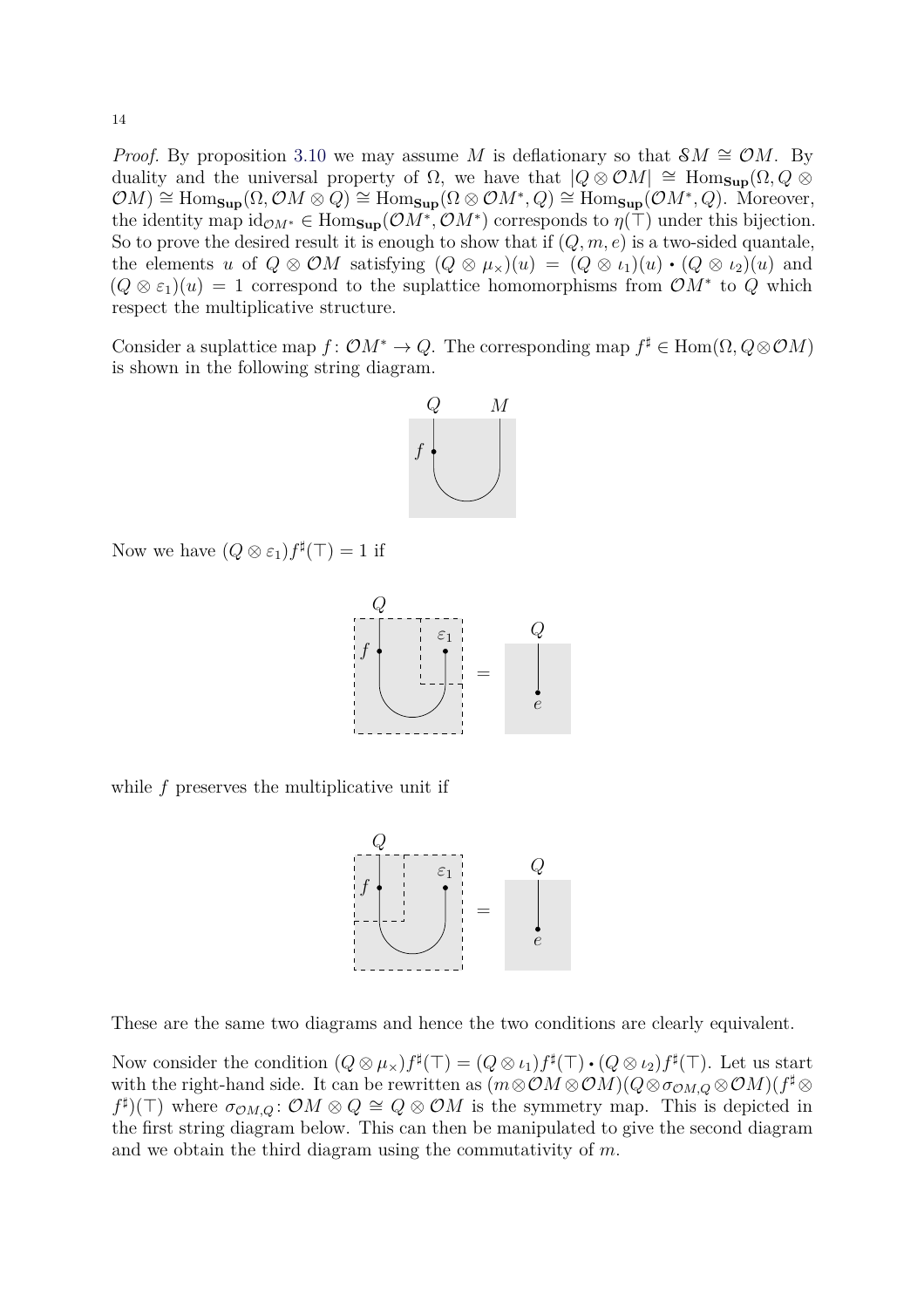

Combining this with the left-hand side, we have that the condition can be represented as follows.



On the other hand, the map  $f$  preserves the multiplication if



These two equalities can be turned into each other by 'bending the wires' and using the duality identities to 'pull them straight'. These are inverse operations and so the two conditions are equivalent, as required.  $\Box$ 

#### 4. Semiring spectra

We would like to prove an extension of theorem [3.15](#page-12-0) for localic *semirings*. Some complications arise, because the inserter  $\kappa: \mathcal{S}R \to \mathcal{O}R$  need not respect the additive structure of a semiring  $R$ . However,  $\mathcal{S}R$  does have an additive counital comagma structure in Sup given by  $\tilde{\mu}_+ = (\kappa_1 \otimes \kappa_1)\mu_+ \kappa$  and  $\tilde{\epsilon}_0 = \epsilon_0 \kappa$ . This will be sufficient to carry the construction through in theorem [4.3.](#page-15-0)

Let us start by defining a quantale of (overt, weakly closed) ideals of a localic semiring  $R$  so as to give a candidate representing object of  $\overline{OPAI}_R$ . Similarly to the multiplication, the addition on R also induces a quantale structure on hom $(\mathcal{O}R, \Omega)$ , whose binary operation we write as  $+$  and whose unit we denote by  $0_+$ .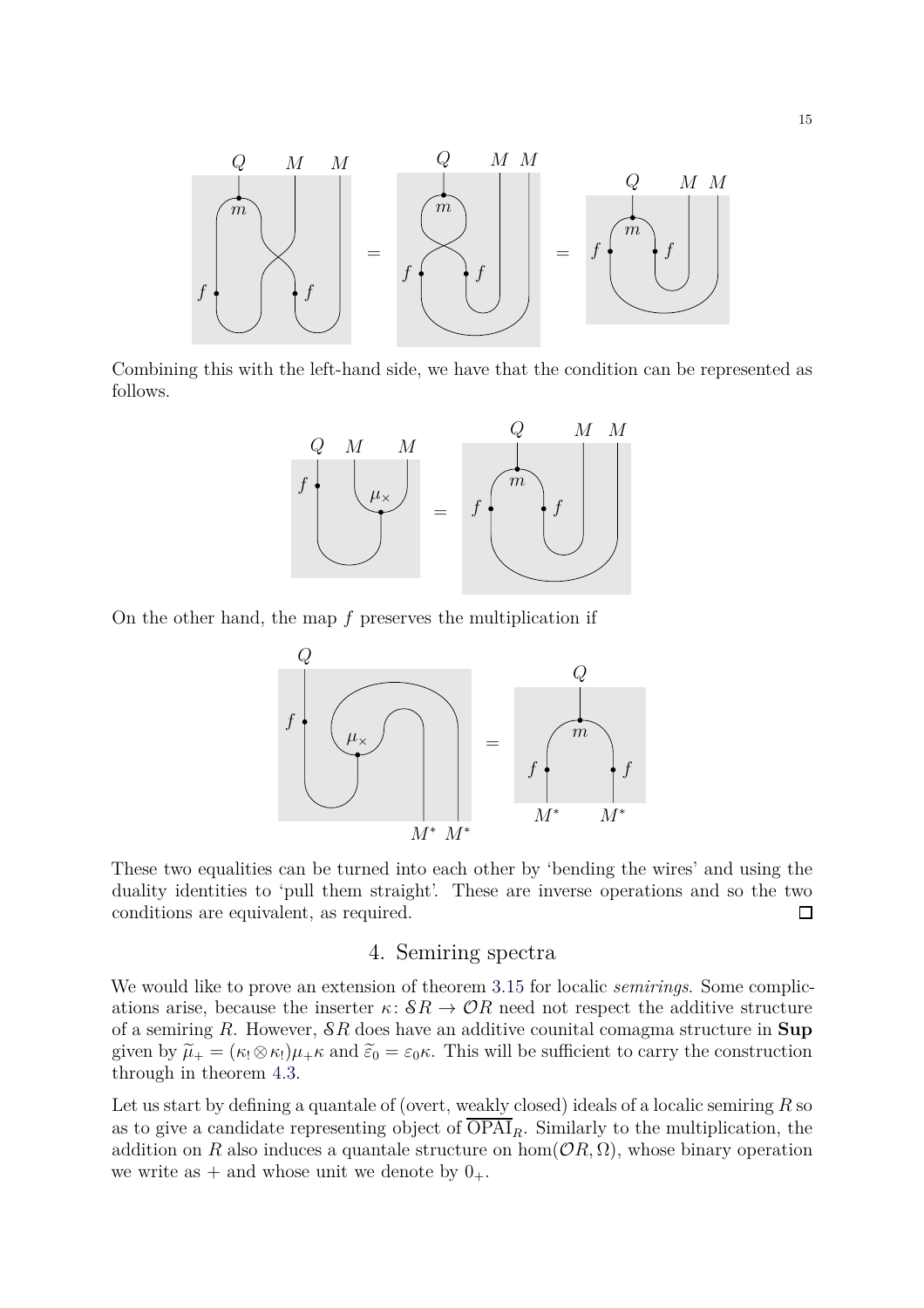**Definition 4.1.** We call an overt weakly closed sublocale I of a localic semiring R an *ideal* if it is a monoid ideal,  $0_+ \leq I$  and  $I + I \leq I$ .

These are the largest elements of the congruence classes of the quantale congruence on hom( $\mathcal{O}(R, \Omega)$ ) (with its *multiplicative* structure) obtained by setting  $1 = \top$ ,  $0_{+} = 0$  and  $a + b \leq a \vee b$ . The resulting quotient is called the *quantale of ideals* Idl(R).

The quantale  $\text{Id}(R)$  is two-sided and so its defining quotient factors through  $\mathcal{M}R$  to give a quotient map  $\mathfrak{s}: \mathcal{M}R \to \text{Id}(R)$ . It will be useful to have a description of this quotient in terms of operations on  $MR$ .

<span id="page-15-1"></span>Dualising the modified additive structure on SR described above yields a bilinear operation on MR given by  $I \tilde{+} J = (I + J) \top$  with unit  $\tilde{0}_{+} = 0_{+} \top = 0_{+}$ . We then easily obtain the following lemma.

**Lemma 4.2.** *The kernel congruence of*  $\mathfrak{s}: \mathcal{M}R \to \text{Idl}(R)$  *is generated by setting*  $\widetilde{0}_{+} = 0$ *and*  $I \nightharpoonup I \leq J \leq I \vee J$ .

<span id="page-15-0"></span>We can now prove our main result.

**Theorem 4.3.** *Let* R *be an overt commutative localic semiring and suppose* SR *is a dualisable suplattice.* Then  $\overline{OPAI}_R$  *is representable with representing object* Idl(R) and *universal element*  $(\mathfrak{s} \otimes \kappa)\eta(\top)$ *, where*  $\eta$  *is the unit of the duality between*  $\mathcal{S}R$  *and*  $\mathcal{M}R$ *.* 

*Proof.* Theorem [3.15](#page-12-0) gives an isomorphism  $Hom_{\text{Quant}_{\top}}(\mathcal{M}R, -) \cong OPMAI_R$ . We have that  $\overline{OPAI}_R(Q)$  is a subset of  $\overline{OPMAI}_R(Q)$  and we wish to find which of the homomorphisms in  $Hom_{\mathbf{Quant}_{\top}}(\mathcal{M}R,Q)$  correspond to this subset.

Let  $f: MR \to Q$  be a homomorphism of two-sided quantales. For the corresponding (quantic) open prime monoid anti-ideal  $(Q \otimes \kappa) f^{\sharp}(\top) \in Q \otimes \mathcal{O}R$  to be a semiring anti-ideal, we require  $(Q \otimes \varepsilon_0 \kappa) f^{\sharp}(\top) = 0$  and  $(Q \otimes \mu_+ \kappa) f^{\sharp}(\top) \leq (Q \otimes \iota_1 \kappa) f^{\sharp}(\top) \vee (Q \otimes \iota_2 \kappa) f^{\sharp}(\top)$ .

Similarly to the condition on the multiplicative unit in theorem [3.15,](#page-12-0) we find the first of these is equivalent to  $f(\widetilde{0}_+) = 0$ . For the second condition, observe that  $(Q \otimes \iota_1 \kappa) f^{\sharp}(\top) \vee$  $(Q \otimes \iota_2 \kappa) f^{\sharp}(\top) = (Q \otimes \kappa \otimes \kappa) ((Q \otimes \iota_1) f^{\sharp}(\top) \vee (Q \otimes \iota_2) f^{\sharp}(\top)).$  Using the adjunction then yields the equivalent condition  $(Q \otimes \tilde{\mu}_+) f^{\sharp}(\top) \leq (Q \otimes \iota_1) f^{\sharp}(\top) \vee (Q \otimes \iota_2) f^{\sharp}(\top)$ , which is depicted in the following string diagrams in Sup.



Now bending the wires gives the equivalent condition: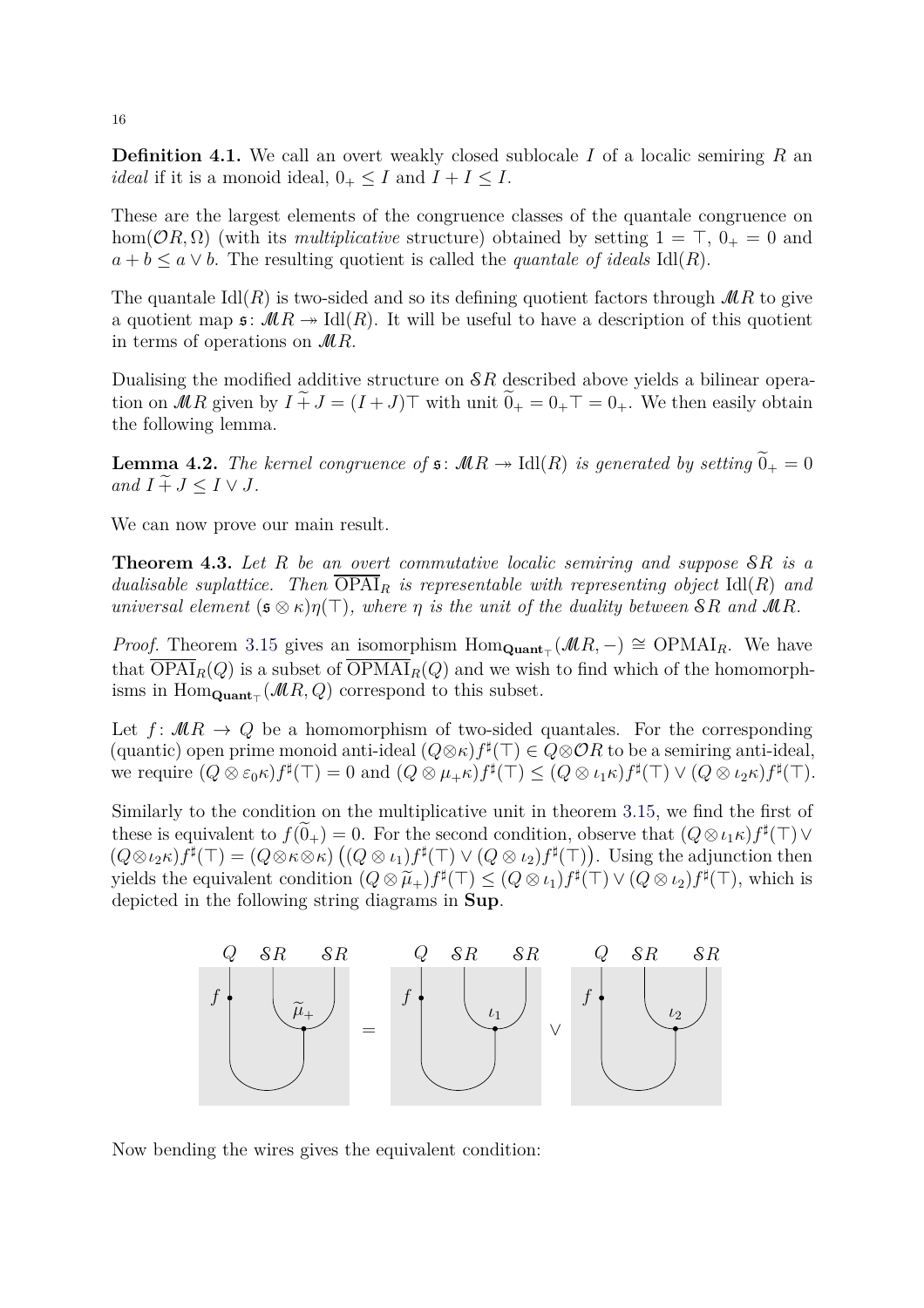

The left-hand diagram is a map sending  $j \otimes k$  to  $f(j \tilde{+} k)$ . For the right-hand side, viewing  $MR$  as  $Hom(\mathcal{S}R,\Omega)$  we observe that the mate of  $\iota_1: \mathcal{S}R \to \mathcal{S}R \otimes \mathcal{S}R$  sends  $j \otimes k$  to the map  $x \mapsto (j \otimes k)\iota_1(x) = j(x) \cdot \exists (k)$ , where  $\exists (k) = k(\top)$ . Thus, this means  $f(a \tilde{+} b) \leq f(a) \cdot \exists (b) \vee f(b) \cdot \exists (a).$ 

This implies  $f(a \tilde{+} b) \leq f(a) \vee f(b)$ . Now multiplying this by  $\exists (a) \cdot \exists (b)$ , we have  $f(a \tilde{+} b)$  =  $f(a \widetilde{+} b) \cdot \exists (a) \cdot \exists (b) \leq (f(a) \vee f(b)) \cdot \exists (a) \cdot \exists (b) = f(a) \cdot \exists (b) \vee f(b) \cdot \exists (a)$ , since  $a = a \cdot \exists (a)$ . Thus, these two conditions are equivalent.

In summary, the elements of  $OPAI<sub>R</sub>(Q)$  correspond to quantale homomorphisms  $f: MR \rightarrow$ Q satisfying  $f(\tilde{0}_+) = 0$  and  $f(a \tilde{+} b) \leq f(a) \vee f(b)$ , but these are in turn in bijection with quantale homomorphisms out of the quotient Idl(R) by lemma 4.2, as required. quantale homomorphisms out of the quotient  $\text{Id}(R)$  by lemma [4.2,](#page-15-1) as required.

<span id="page-16-1"></span>Setting  $Rad(R)$  to be the localic reflection of  $Id(R)$ , we obtain the following corollary.

**Corollary 4.4.** *Let* R *be an overt commutative localic semiring and suppose* SR *is a dualisable suplattice. Then*  $OPAI<sub>B</sub>$ :  $Loc<sup>op</sup> \rightarrow Set$  *is representable with representing object* Rad(R) and universal element ( $\rho \in \mathcal{B}(\pi)$ ), where  $\rho: \text{Id}(R) \to \text{Rad}(R)$  is the unit of *the localic reflection.*

We can also prove an analogue of corollary [3.11.](#page-11-1)

**Theorem 4.5.** *Let* R *be an overt commutative localic semiring and suppose* SR *is locally compact. Then*  $OPAI<sub>R</sub>$ :  $Loc<sup>op</sup> \rightarrow Set$  *is representable.* 

*Proof.* We use a presentation of the localic spectrum in terms of  $\mathcal{S}R$  as in corollary [3.11.](#page-11-1) The additive relations are given by the modified operations as in theorem [4.3.](#page-15-0)  $\Box$ 

Note that while theorem [4.5](#page-16-0) is more general than corollary [4.4,](#page-16-1) it does not tell us the precise form of the spectrum. Whether the spectrum in theorem [4.5](#page-16-0) is still given by the frame of radical ideals is a possible topic for further research.

In future it could also be interesting to consider hom $(\mathcal{O}R, \Omega)$  (and hence Idl $(R)$ ) as a *localic* suplattice as in [\[16\]](#page-21-15) instead of simply a suplattice. However, this would require the development of a theory of quotients of localic suplattices.

## <span id="page-16-0"></span>5. Special cases

In this section we will show that our construction reduces to the known ones in each of our original cases and describe some unusual examples. Let us start with a lemma that will be helpful for showing when the conditions of theorem [4.3](#page-15-0) hold.

<span id="page-16-2"></span>**Lemma 5.1.** *Let* R *be an overt localic semiring. The following conditions are equivalent:*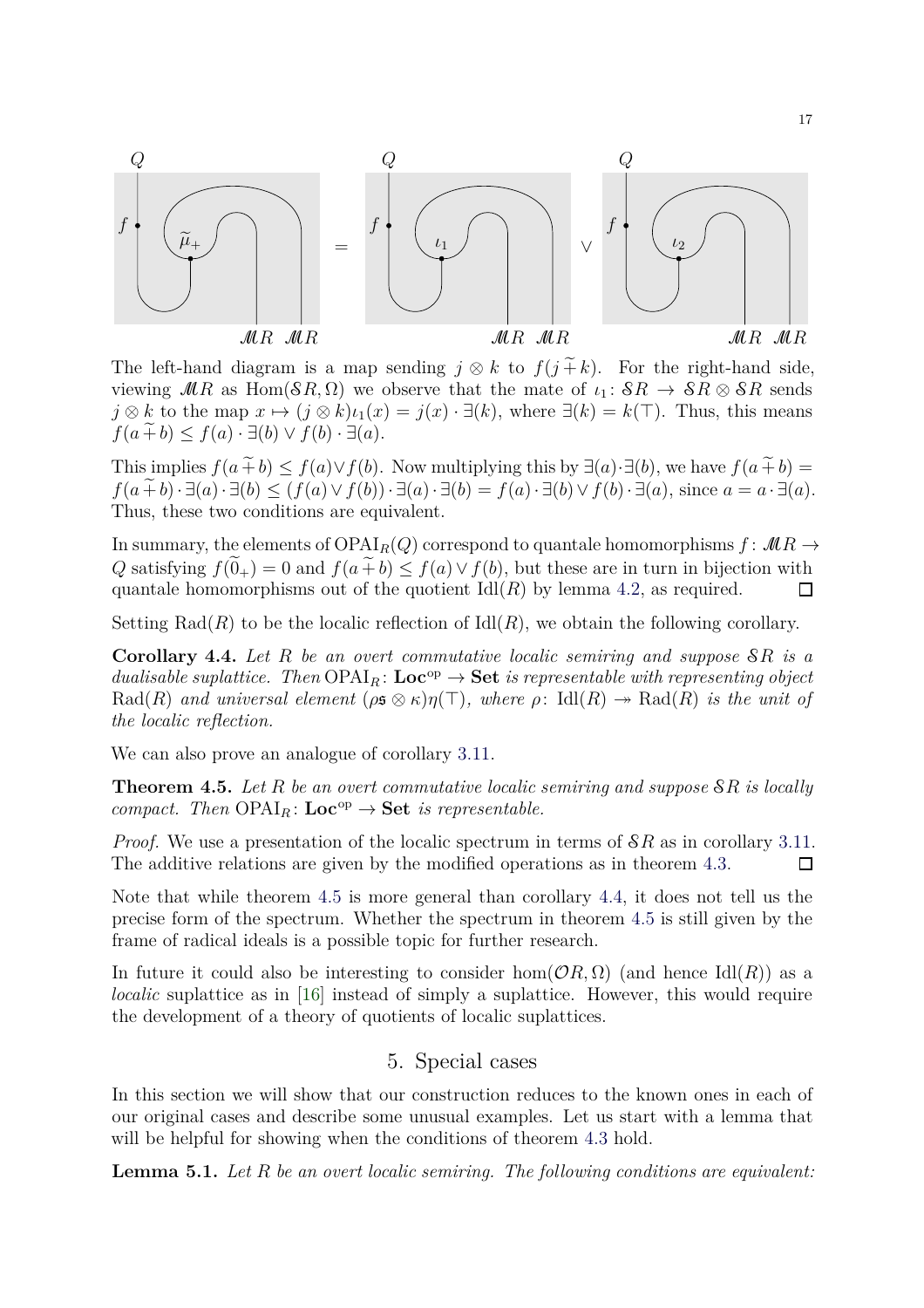- *i)* SR *is a dualisable suplattice,*
- *ii)* There is a family  $(r_x)_{x\in X}$  of elements of  $\mathcal{O}R$  and a family  $(W_x)_{x\in X}$  of overt weakly *closed sublocales of* R *such that*  $s = \bigvee_{W_x \S s} r_x$  *for all saturated elements*  $s \in \mathcal{O}R$ ,
- *iii*)  $u \leq \bigvee_{V \between u} \pi(V)$  *for all*  $u \in \mathcal{O}R$ *, where*  $\pi(V) = \bigwedge \{t \text{ saturated} \mid V \between t\}.$

*If* R *satisfies these equivalent conditions we say it is* approximable*.*

*Proof.* The equivalence of (i) and (ii) follows easily from lemma [1.9](#page-6-0) by composing with  $\kappa$  and  $\kappa_1$  as appropriate.

To see that (*ii*) implies (*iii*) observe that  $\bigvee_{W_x\S} r_x \leq s$  implies  $W_x \S$   $s \implies r_x \leq s$  for all saturated opens s and hence,  $r_x \leq \pi(W_x)$ . So for saturated u we can immediately conclude that  $u = \bigvee_{W_x \uparrow u} r_x \leq \bigvee_{V \uparrow u} \pi(V)$ . Now recall that  $V \uparrow (t_1) \downarrow \mu_x(t) \iff V \top \uparrow t$ . It follows that  $\pi(V) = \pi(V\top)$  and  $u \leq (\iota_1) \cdot \mu_\times(u) \leq \bigvee_{V \between(\iota_1) \cdot \mu_\times(u)} \pi(V) = \bigvee_{V \top \betweenu} \pi(V) =$  $\bigvee_{V \top \S u} \pi(V \top) \leq \bigvee_{V \S u} \pi(V)$  for general u, as required.

Finally, we show *(iii)* implies *(ii)*. We let  $W_x$  range over all overt weakly closed sublocales and set  $r_x = \pi(W_x)$ . Then (iii) gives  $s \leq V_{W_x \S_s} \pi(W_x)$ , while  $V_{W_x \S_s} \pi(W_x) \leq s$  follows for saturated s by the definition of  $\pi(W_x)$ .  $\Box$ 

<span id="page-17-1"></span>**Corollary 5.2.** *If* OR *is supercontinuous, then* SR *is a dualisable suplattice.*

*Proof.* By lemma [1.9,](#page-6-0)  $\mathcal{O}R$  has dual basis. This implies condition (ii) above.

 $\Box$ 

5.1. **The discrete case.** The following proposition exhibits the Zariski spectrum of a discrete ring and the Stone spectrum of a distributive lattice as a special case of our construction.

**Proposition 5.3.** *Let* R *be a discrete semiring. Then* R *is approximable and the quantic spectrum is given by the usual quantale of (set-theoretic) ideals of* R*. The localic spectrum is then the usual pointfree Zariski spectrum of* R*.*

*Proof.* It is well known that discrete locales are supercontinuous and hence  $\delta R$  is dualisable by corollary [5.2.](#page-17-1) Then theorem [4.3](#page-15-0) implies that the localic spectrum is given by the quantale of overt weakly closed ideals. But the overt weakly closed sublocales of a discrete locale are precisely the open sublocales, which in turn correspond to its subsets. It is then easy to see that the overt weakly closed ideals coincide with the familiar notion of semiring ideals and the result follows.  $\Box$ 

5.2. **The Hofmann–Lawson spectrum.** To obtain the Hofmann–Lawson spectrum, we equip the continuous frame  $\mathcal{O}X$  in question with the Scott topology to obtain a spatial localic distributive lattice  $L$ . Note that  $L$  is a supercontinuous locale (for instance, by observing that  $L = \mathbb{S}^X$  is a regular-injective and using [\[1\]](#page-21-16)) and hence its localic spectrum exists. To determine the form of this spectrum, we will need the following lemma.

<span id="page-17-0"></span>**Proposition 5.4.** *Let* P *be a continuous dcpo. The Scott-closed subsets of* P *correspond to overt weakly closed sublocales in the Scott topology.*

*Proof.* Given a Scott-closed set  $S \subseteq P$ , we can define a suplattice map  $h_S : \mathcal{O}P \to \Omega$  by  $h_S(U) = \top \iff S \; \delta \; U.$ 

18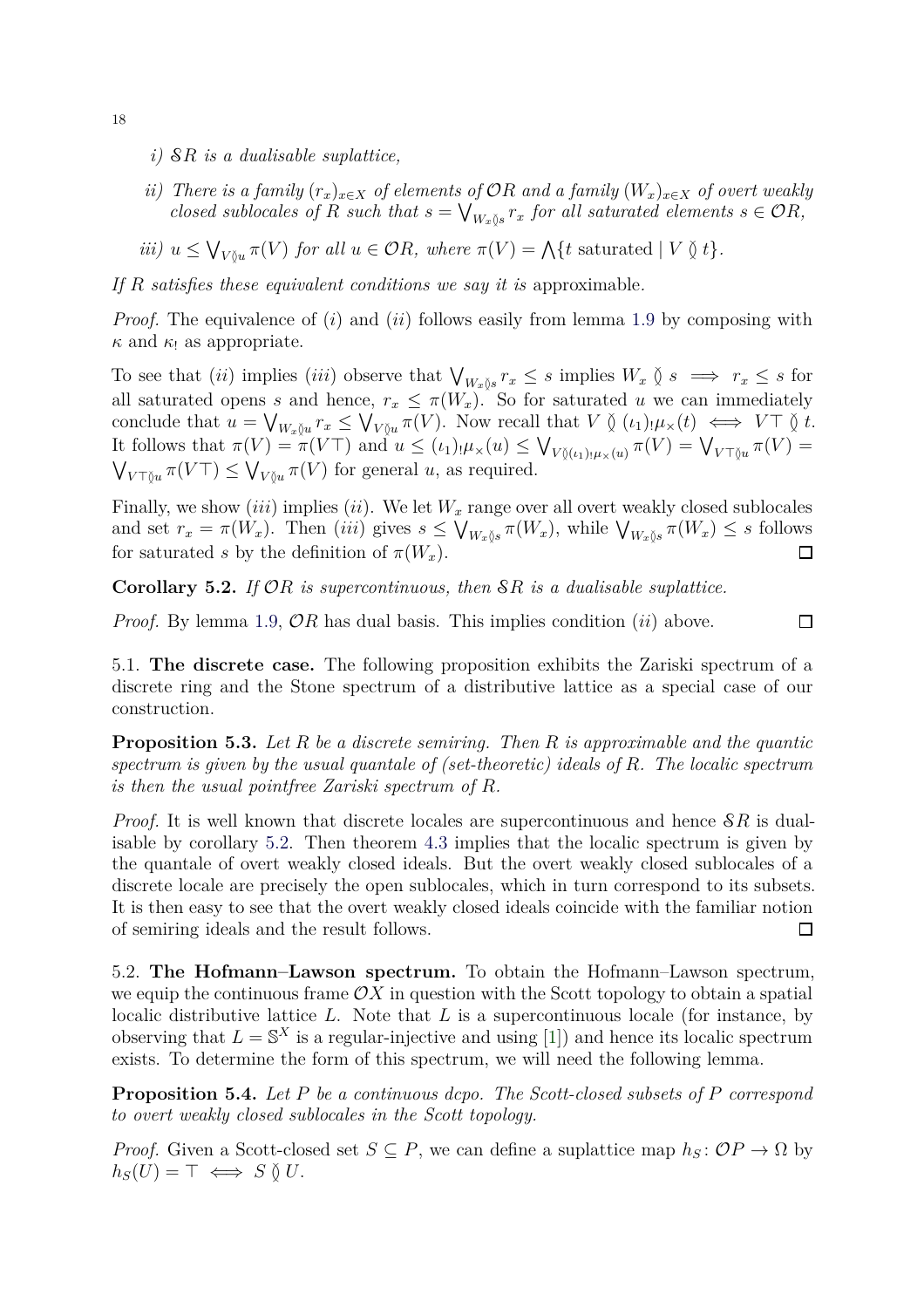Conversely, given a suplattice homomorphism  $h: OP \to \Omega$ , we define a set  $S_h \subseteq P$  as the Scott-closure of  $\{x \in P \mid h(\hat{\uparrow} x) = \top\}$ . (This set is already downwards closed, but needs to be closed under directed suprema.)

We now show these are inverse operations. Take  $x \in S$ . If  $y \ll x$ , then S  $\delta \uparrow y$  and so  $y \in S_{h_S}$ . But  $x = \bigvee^{\uparrow} \downarrow x$  by continuity and hence  $x \in S_{h_S}$  by Scott-closedness. Thus,  $S \subseteq S_{h_S}$ . Conversely, if S  $\Diamond$   $\uparrow x$  then  $x \in S$  by downward closure and hence  $S_{h_S} \subseteq S$ , since  $S$  is Scott-closed.

Suppose  $h(U) = \top$ . We may write  $U = \bigcup_{x \in U} \hat{\uparrow}x$  by lemma [1.5](#page-5-0) and so  $h(\hat{\uparrow}x) = \top$  for some  $x \in U$ . Thus,  $S_h \nsubseteq U$  and hence  $h_{S_h}(U) = \top$ . Consequently,  $h \leq h_{S_h}$ . On the other hand, if  $S_h \S U$ , then  $\{x \in P \mid h(\dagger x) = \top\} \S U$  by lemma [1.6](#page-5-1) and the Scott-openness of U. Thus,  $h(\hat{\uparrow} x) = \top$  for some  $x \in U$  so that  $h(U) = \top$ . Hence,  $h_{S_h} \leq h$  and the assignments are inverse operations.  $\Box$ 

**Corollary 5.5.** *The localic spectrum of a continuous frame*  $L \cong OX$  *equipped with the Scott topology is isomorphic to* X *and hence coincides with the Hofmann–Lawson spectrum.*

*Proof.* By theorem [4.3](#page-15-0) the quantic spectrum is given by the quantale of overt weakly closed ideals. From proposition [5.4](#page-17-0) we find that these correspond to the Scott-closed ideals of L, which are precisely the principal downsets. We can then see that the quantic spectrum is given by the frame  $L \cong \mathcal{O}X$ . Since this is already a frame, this is also the frame of the localic spectrum of L.  $\Box$ 

5.3. **The Gelfand spectrum.** It remains to show that the Gelfand spectrum is a special case of our construction. For simplicity, we will show this for the locale of real-valued functions on a compact regular locale. The complex case is essentially identical. It should also be possible to prove it directly from the axioms of a commutative localic C\*-algebra as given in [\[6\]](#page-21-17).

<span id="page-18-1"></span>**Proposition 5.6.** Suppose X is a compact regular locale. Then  $A = \mathbb{R}^X$  is an overt *approximable localic ring.*

*Proof.* It is shown in [\[6\]](#page-21-17) that A is overt and furthermore a localic Banach algebra. By lemma [5.1](#page-16-2) we must show that  $u \leq \bigvee_{V \between u} \pi(V)$  for all  $u \in \mathcal{O}A$ .

Given an overt sublocale F of A and a rational  $\varepsilon > 0$ , we define  $B_{\varepsilon}(F)$  by the expression  ${h: A \mid \exists f: F. ||h - f|| < \varepsilon}$  in the internal logic of the coherent hyperdoctrine of open sublocales. By [\[6\]](#page-21-17), we may express u as  $u = \bigvee_i F_i$  where each  $F_i$  is a positive open sublocale such that  $B_{\varepsilon_i}(F_i) \leq u$  for some rational  $\varepsilon_i > 0$ . Furthermore, each  $F_i$  can then in turn be expressed as a join of the open sets contained in it of diameter less than  $\frac{1}{4}\varepsilon_i$ .<sup>[3](#page-18-0)</sup> Thus, we may assume  $\text{diam}(F_i) < \frac{1}{4}$  $\frac{1}{4}\varepsilon_i$  without loss of generality.

Consider  $F = F_i$  and  $\varepsilon = \varepsilon_i$  for some i, where we omit the subscripts for notational convenience. The idea is to construct an overt sublocale G such that  $G \nvert B_\varepsilon(F)$  and every saturated open t which meets  $G$  contains  $F$ . If we can do this, we could deduce  $F \leq \bigwedge \{t \in \mathcal{S}A \mid G \between t\} = \pi(G)$ . And clearly  $G \between t$  u, since  $G \between tB_{\varepsilon}(F) \leq u$ . Therefore,  $F \leq \bigvee_{V \uparrow u} \pi(V)$ . The result would then follow by taking the join over all such F.

<span id="page-18-0"></span><sup>&</sup>lt;sup>3</sup>A sublocale F has diameter less than a positive rational  $\delta$  if  $\vdash_{x,y:\;F} \|x-y\| < \delta$  in the internal logic.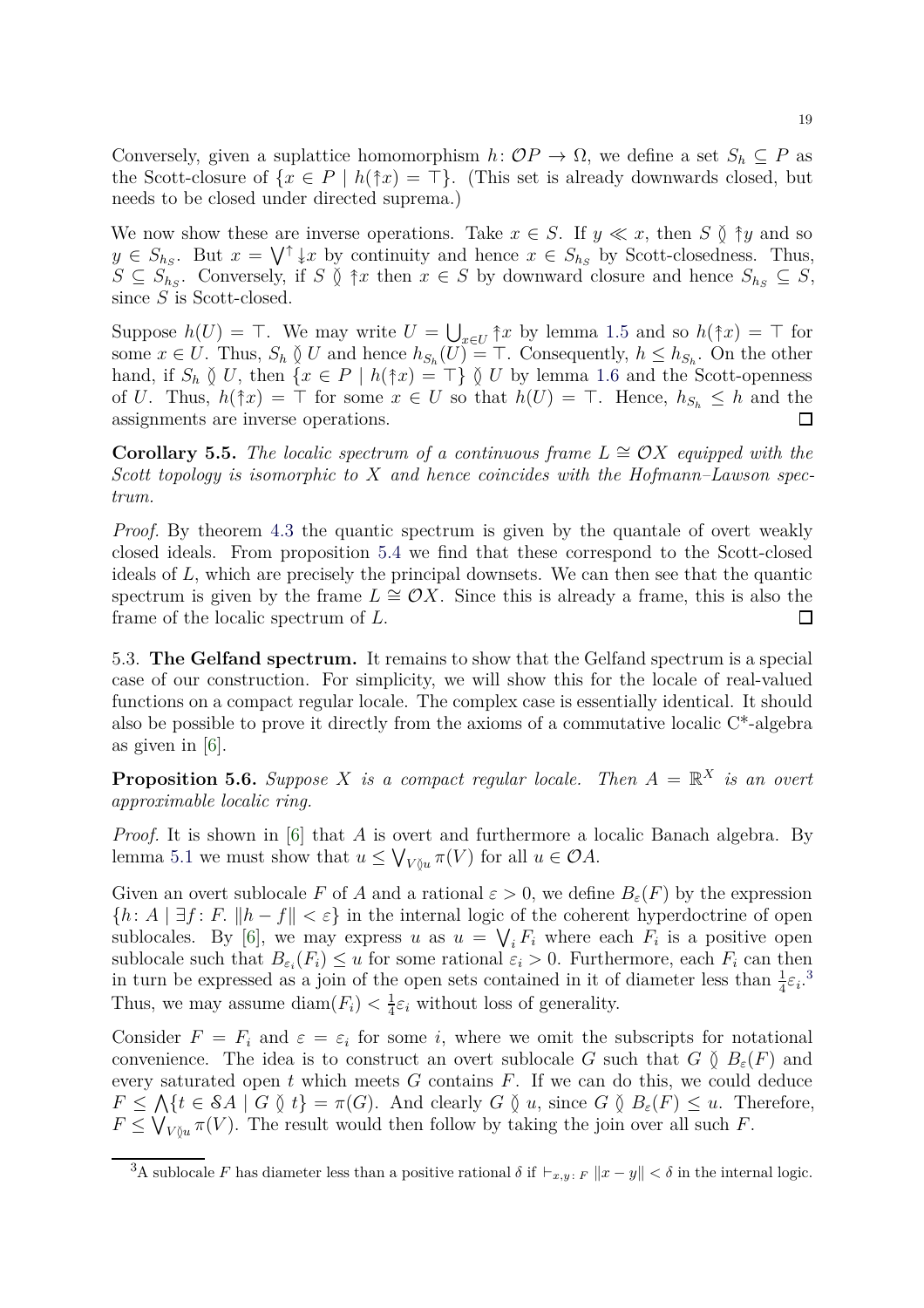We now describe how to construct  $G$ . The intuition behind our construction is that we want to find functions which are sufficiently close to those in  $F$ , but which have inflated zero sets. The absolute value map and the meet and join operations on  $\mathbb R$  induce 'pointwise' operations on A which satisfy  $h \vee 0 = \frac{1}{2}(h + |h|)$  and  $h \wedge 0 = \frac{1}{2}(h - |h|)$ in the internal logic, where 0 is the constant zero map. Note that the map defined by  $f \mapsto (f \vee 0) + (f \wedge 0)$  in the internal logic is simply the identity. We define a locale map  $\zeta \colon F \to A$  by  $f \mapsto ([f - \frac{1}{2}]$  $\frac{1}{2}\varepsilon$   $\vee$  0) + ([f +  $\frac{1}{2}$  $\frac{1}{2}\varepsilon$   $\wedge$  0) and set G to be the image of F under  $\zeta$ .

Let us show that  $G \nsubseteq B_{\varepsilon}(F)$ . Note that  $G \nsubseteq B_{\varepsilon}(F) \iff F \nsubseteq C^*(B_{\varepsilon}(F))$ , or in the internal logic,  $\exists f: F \, \zeta(f) \in B_{\varepsilon}(F)$ . So by the definition of  $B_{\varepsilon}(F)$ , we must show  $\exists f: F. \ \exists f': F. \ \|\zeta(f) - f'\| < \varepsilon.$  A straightforward calculation in the internal logic gives  $\|\zeta(f) - f\| = \frac{1}{2}$ 2  $\int_{0}^{5\sqrt{f}} f + \frac{1}{2}$  $\frac{1}{2}\varepsilon\left| -\right| f-\frac{1}{2}$  $\frac{1}{2}\varepsilon$ ||  $\leq \frac{1}{2}$ 2  $\| (f + \frac{1}{2})$  $(\frac{1}{2}\varepsilon) - (f - \frac{1}{2})$  $\frac{1}{2}\varepsilon$ )|| =  $\frac{1}{2}$  $\frac{1}{2} \|\varepsilon\| \ = \ \frac{1}{2}$  $\frac{1}{2}\varepsilon$ , where the inequality is from the reverse triangle inequality. (Here the judgemental inequality relation can be defined from equality and  $\wedge$  in the usual way.) Thus,  $\|\zeta(f) - f\| < \varepsilon$ . Now since F is positive, we have  $\exists f : F$ . T. Combining these yields  $\exists f : F$ .  $\|\zeta(f) - f\| < \varepsilon$ and the desired result follows.

Now we show that every saturated open t which meets  $G$ , contains  $F$ . The plan is to construct a localic map  $\psi \colon F \times F \to A$  such that  $\zeta(f) = h \times \psi(f, h)$  in the internal logic.

Given such a map  $\psi$ , we can conclude the result as follows. Since G  $\delta$  t, we know  $\exists f: F \, \zeta(f) \in t$ . Now since  $\zeta(f) = h \times \psi(f, h)$ , we have  $\exists f: F \, h \times \psi(f, h) \in t$  for  $h: F$ . But t being saturated means  $\exists y: A. xy \in t \vdash_{x:A} x \in t$ . Putting these together, we may conclude  $\vdash_{h: F} h \in t$ , which gives  $F \leq t$  as desired.

We define  $\psi: F \times F \to \mathbb{R}^X$  by specifying its uncurried form  $\psi^{\flat}: F \times F \times X \to \mathbb{R}$ on a covering pair of opens:  $W = \{(f,h,x): F \times F \times X \mid |f(x)| > \frac{1}{4}\}$  $\frac{1}{4}\varepsilon$  and  $Z =$  $\{(f, h, x): F \times F \times X \mid |f(x)| < \frac{1}{2}\}$  $\frac{1}{2}\varepsilon$ .

Note that restricted evaluation map  $ev(\pi_2, \pi_3)|_W$  factors through  $\mathbb{R}^* = (-\infty, 0) \vee (0, \infty)$ . This can be seen using internal logic: consider a triple  $(f, h, x)$ : W. Because diam(F) < 1  $\frac{1}{4}\varepsilon$ , we have  $||f - h|| < \frac{1}{4}$  $\frac{1}{4}\varepsilon$ . By the definition of the norm, this gives  $|f(x) - h(x)| < \frac{1}{4}$  $rac{1}{4}\varepsilon$ . Putting this together with  $\frac{1}{4}\varepsilon < |f(x)|$ , we find  $|f(x) - h(x)| < |f(x)|$ , or equivalently,  $0 < |f(x)|-|f(x)-h(x)|$ . But then  $0 < |f(x)|-|f(x)-h(x)| \leq |f(x)-(f(x)-h(x))|$  $|h(x)|$  by the reverse triangle inequality. We may conclude that  $ev(h, x) = h(x)$  lies in  $\mathbb{R}^*$ as required.

We define  $\psi^{\flat}|_{Z}: (f, h, x) \mapsto 0$  and  $\psi^{\flat}|_{W}: (f, h, x) \mapsto (h(x))^{-1} \times \zeta(f)(x)$  in the internal logic, where  $(-)^{-1}$ :  $\mathbb{R}^* \to \mathbb{R}^*$  is the reciprocal operation and we implicitly factor  $\mathsf{ev}(\pi_2,\pi_3)|_W$ through  $\mathbb{R}^*$ . To see that these agree on the overlap  $W \wedge Z$ , we show that  $\zeta^{\flat}(\pi_1, \pi_3)$  is zero on Z. Recall that  $\zeta(f) = (f - \frac{1}{2})$  $\frac{1}{2}\varepsilon\rfloor\vee 0)+([f+\frac{1}{2}]$  $\frac{1}{2}\varepsilon$   $\wedge$  0) in the internal logic. Now if  $(f, h, x)$  lies in Z, we have  $(f(x) < \frac{1}{2})$  $(\frac{1}{2}\varepsilon) \wedge (f(x)) > -\frac{1}{2}$  $(\frac{1}{2}\varepsilon)$ . Then  $f(x) - \frac{1}{2}$  $\frac{1}{2}\varepsilon < 0$  and  $f(x) + \frac{1}{2}\varepsilon > 0$ . We then quickly see that  $\zeta(f)(x) = 0$ , as required.

Finally, if i is the inclusion of F into A, we show  $\mu_{\times}(i\pi_2, \psi) = \zeta \pi_1$ . To see this we uncurry each expression and consider the two restrictions in the internal logic. We must show  $0 = \zeta(f)(x)$  on Z and  $h(x) \times ((h(x))^{-1} \times \zeta(f)(x)) = \zeta(f)(x)$  on W. But we have already shown the first equality above and the second one follows immediately from associativity of multiplication and properties of the reciprocal. $\Box$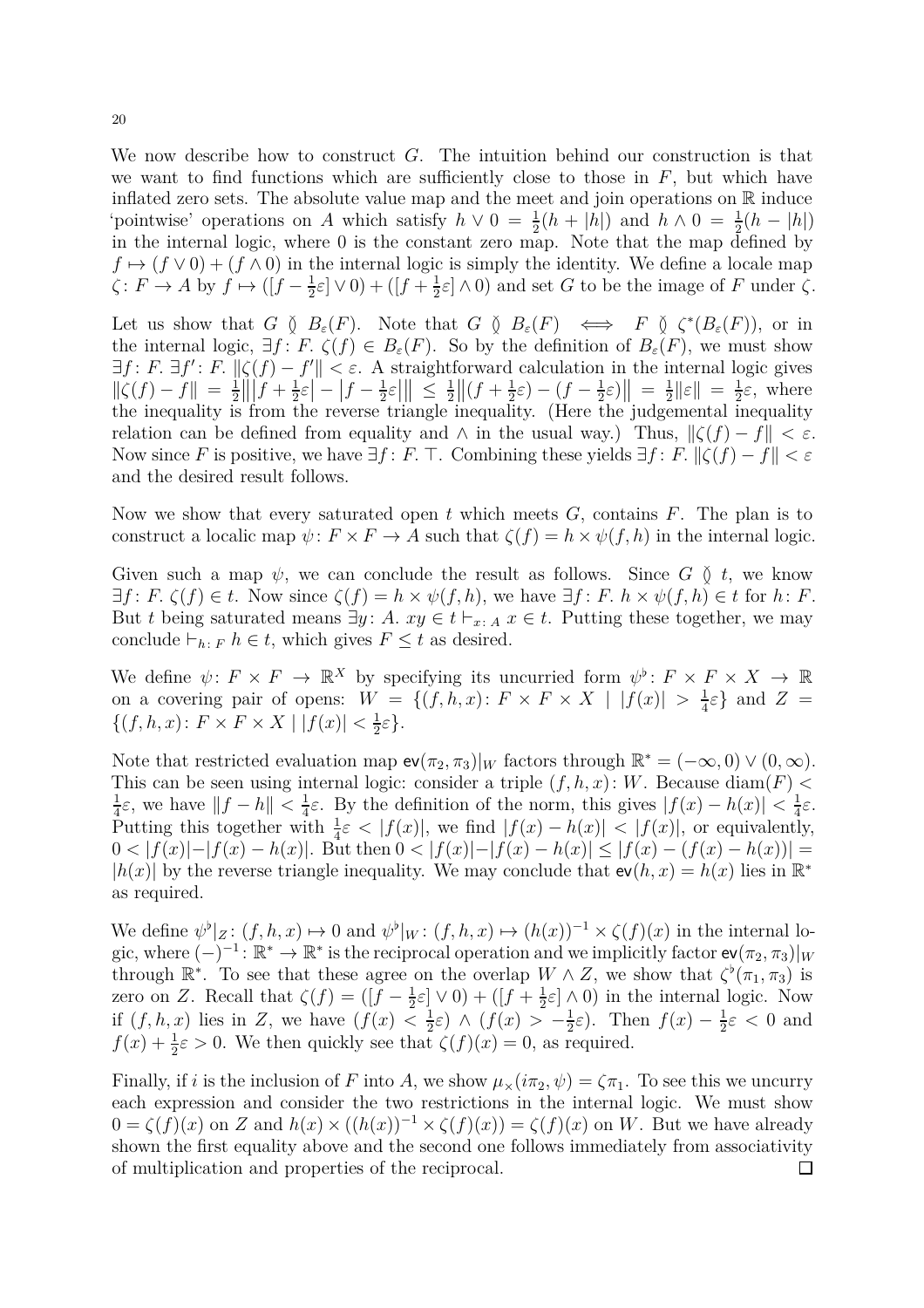**Proposition 5.7.** If X is a compact regular locale, then the localic spectrum of  $\mathbb{R}^X$  is *isomorphic to* X *(as in Gelfand duality).*

*Proof.* By the localic Gelfand duality of [\[6\]](#page-21-17), we know that the localic Gelfand spectrum of the C<sup>\*</sup>-algebra  $\mathbb{C}^X$  is isomorphic to X and it is shown in [\[5\]](#page-21-3) that the opens of the Gelfand spectrum are in turn in bijection with the overt weakly closed ideals of  $\mathbb{C}^X$ . The use of complex numbers here is not essential and similar results hold for the real algebra  $\mathbb{R}^X$  giving an order isomorphism  $\mathrm{Id}(\mathbb{R}^X) \cong \mathcal{O}X$ .

Now by theorem [4.3](#page-15-0) and proposition [5.6](#page-18-1) we have that the quantic spectrum of  $\mathbb{R}^X$  is given by Idl( $\mathbb{R}^{X}$ ). It remains to show that Idl( $\mathbb{R}^{X}$ ) is a frame, from which it follows that the localic spectrum is given by  $\text{Rad}(\mathbb{R}^X) \cong \text{Id}(\mathbb{R}^X) \cong \mathcal{O}X$ .

The quantale Idl( $\mathbb{R}^{X}$ ) is a quotient of the quantale of monoid ideals  $\mathcal{M}(\mathbb{R}^{X})$  and so it is enough to show the latter is a frame. But  $\mathcal{M}(\mathbb{R}^X)$  is a frame if and only if its dual  $\mathcal{S}(\mathbb{R}^X)$  is a localic semilattice and it is not hard to show that this is in turn equivalent to requiring  $f \in U \vdash_{f: \mathbb{R}^X} \exists k: \mathbb{R}^X$ .  $f^2k \in U$  in the internal logic for all (basic) opens U.

To prove this we can proceed in a very similar manner to the proof of proposition [5.6.](#page-18-1) Consider  $B_{\varepsilon}(F)$  as in that proof and construct  $\zeta$  and G in the same way. We then define a map  $\psi: F \to \mathbb{R}^X$  such that  $\zeta(f) = f^2 \times \psi(f)$  by setting  $\psi(f)(x) = 0$  when  $|f(x)| < \frac{1}{2}$  $rac{1}{2}\varepsilon$ and  $\psi(f)(x) = (f(x)^2)^{-1} \times \zeta(f)(x)$  when  $|f(x)| > \frac{1}{4}$  $\frac{1}{4}\varepsilon$ . Here  $\psi(f)$  plays the role of the  $k$ required to deduce the result.  $\Box$ 

5.4. **Unusual examples.** Let us end with some examples which are rather unlike the ones we have seen.

*Example 5.8.* Consider the locale  $\overrightarrow{\mathbb{R}}_{\geq 0}$  of nonnegative lower reals — this is given by the theory of (possibly empty) lower Dedekind cuts on the nonnegative rationals. This is a localic semiring with the usual notions of addition and multiplication. It is not hard to show this is overt and approximable and the quantic spectrum is  $\Omega$  — a single point. If a discrete semiring R has a quantic spectrum of  $\Omega$ , then it is a 'Heyting semi-field' that is, a 'local semiring' in which an element is not invertible if and only if it is zero. However, even classically  $\overline{\mathbb{R}}_{\geq 0}$  is not a semi-field, since it contains the point  $\infty$ , which has no inverse. It is, however, the frame of opens of the non-sober topological space obtained by equipping  $[0, \infty)$  with the topology of lower semicontinuity. This is a 'paratopological semi-field' — that is, the subspace  $(0, \infty)$  of nonzero elements is a topological monoid under multiplication for which every element has an inverse.

*Example 5.9.* Consider the Sierpiński locale S with the *reverse* of its usual distributive lattice structure. This is overt and approximable, but its frame of radical ideals is isomorphic to the trivial frame and so its spectrum is empty, despite the semiring being nontrivial.

This example suggests the possibility of a 'finer' spectrum than the one described here. Indeed, for a spectrum of rings it is natural to consider ideals, but for more general semirings it does not seem too surprising that this might fail to capture some important information. This was not a problem for continuous frames with the Scott topology, where the topology, algebraic and order-theoretic properties work in concert, but perhaps this is less true in the general case. We do believe that our spectrum still gives some useful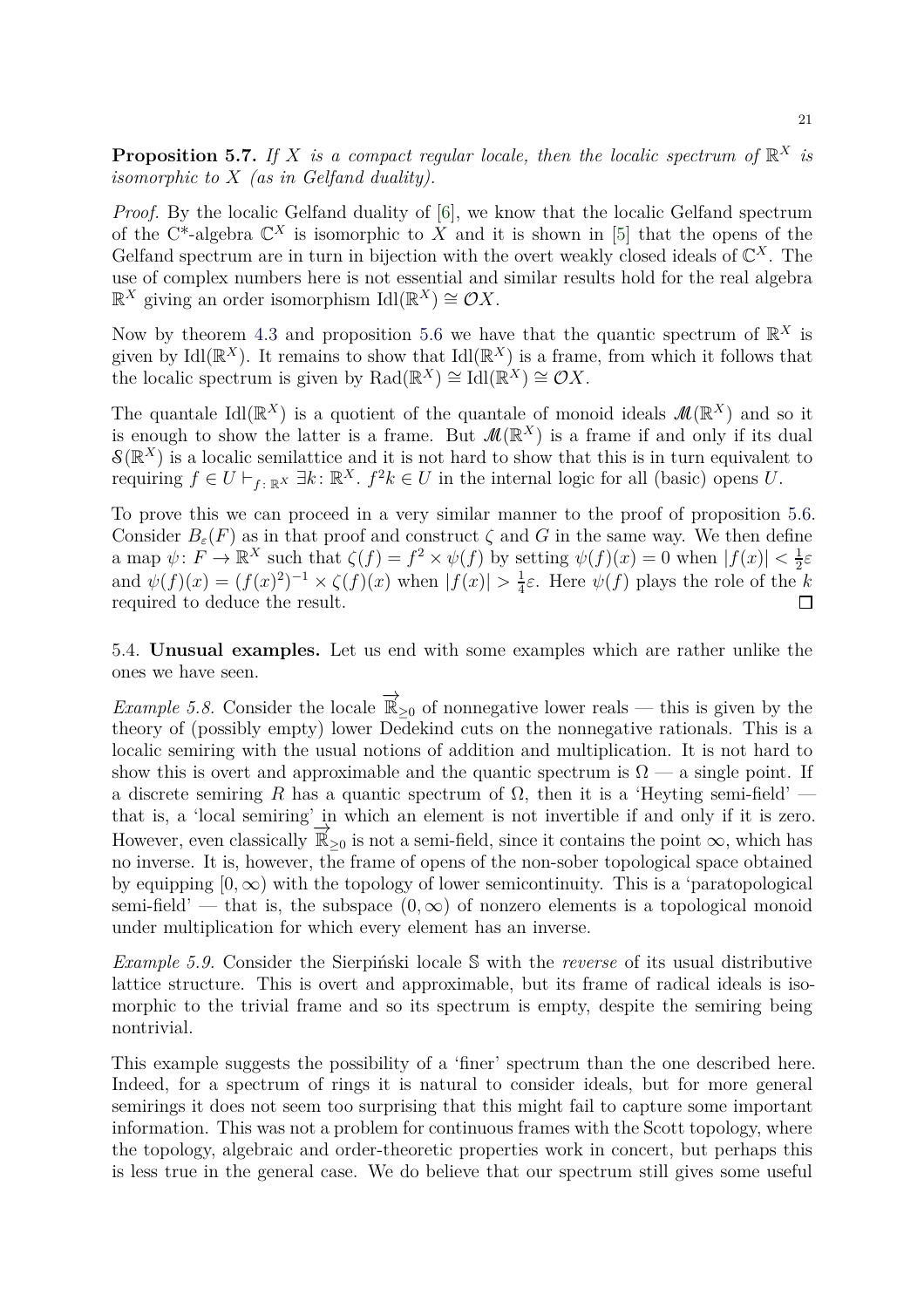information even for general semirings, but it could be interesting to consider a richer notion of semiring spectrum in future.

It appears that the spectrum can even sometimes fail to exist at all.

The forgetful functor from Frm to DCPO has a left adjoint, which induces a comonad on Frm and hence a monad  $\mathbb P$  on Loc. In [\[21\]](#page-22-2) it is shown that  $\mathbb P$  sends a locale X to the double exponential  $\mathbb{S}^{S^X}$ , even in the case that X is not exponentiable, so long as the intermediate exponential is taken in  $\mathbf{Set}^{\mathbf{Loc}^{\mathrm{op}}}$ . We have shown that if X is an exponentiable locale, then  $X \cong \text{Spec}(\mathbb{S}^X)$ . This suggests the following conjecture.

**Conjecture 5.10.** *There is a natural isomorphism*  $OPAI_{\mathbb{P}X} \cong Hom_{Loc}((-) \times X, \mathbb{S})$ *.* 

In particular, this would imply that  $Spec(\mathbb{P}X)$  fails to exist whenever X is not locally compact.

**Acknowledgements.** I would like to thank Peter Faul for discussions we had on the presentation of this paper.

## References

- <span id="page-21-16"></span>[1] B. Banaschewski and S. B. Niefield. Projective and supercoherent frames. *J. Pure Appl. Algebra*, 70(1-2):45–51, 1991.
- <span id="page-21-10"></span>[2] M. Bunge and J. Funk. Constructive theory of the lower power locale. *Math. Structures Comput. Sci.*, 6(1):69–83, 1996.
- <span id="page-21-13"></span>[3] B. Fawcett and R. J. Wood. Constructive complete distributivity I. *Math. Proc. Cambridge Philos. Soc*, 107(1):81–89, 1990.
- <span id="page-21-3"></span><span id="page-21-1"></span>[4] I. Gelfand. Normierte Ringe. *Mat. Sb.*, 9(1):3–24, 1941.
- [5] S. Henry. Constructive Gelfand duality for non-unital commutative C\*-algebras, 2015. arXiv preprint, [arXiv:1412.2009.](https://arxiv.org/abs/1412.2009)
- <span id="page-21-17"></span><span id="page-21-2"></span>[6] S. Henry. Localic metric spaces and the localic Gelfand duality. *Adv. Math.*, 294:634–688, 2016.
- [7] K. H. Hofmann and J. D. Lawson. The spectral theory of distributive continuous lattices. *Trans. Amer. Math. Soc.*, 246:285–310, 1978.
- <span id="page-21-0"></span>[8] N. Jacobson. A topology for the set of primitive ideals in an arbitrary ring. *Proc. Natl. Acad. Sci. USA*, 31:333–338, 1945.
- <span id="page-21-8"></span>[9] P. T. Johnstone. *Sketches of an Elephant: A Topos Theory Compendium*, volume 2. Oxford University Press, Oxford, 2002.
- <span id="page-21-5"></span>[10] A. Joyal and M. Tierney. An extension of the Galois theory of Grothendieck. *Mem. Amer. Math. Soc.*, 51(309), 1984.
- <span id="page-21-11"></span><span id="page-21-4"></span>[11] G. Manuell. *Quantalic spectra of semirings*. PhD thesis, University of Edinburgh, 2019.
- <span id="page-21-14"></span>[12] D. Marsden. Category theory using string diagrams, 2014. arXiv preprint, [arXiv:1401.7220.](https://arxiv.org/abs/1401.7220)
- [13] S. B. Niefield. Projectivity, continuity, and adjointness: quantales, Q-posets, and Q-modules. *Theory Appl. Categ.*, 31(30):839–851, 2016.
- <span id="page-21-7"></span>[14] J. Picado and A. Pultr. *Frames and Locales: Topology without Points*. Frontiers in Mathematics. Springer, Basel, 2012.
- <span id="page-21-9"></span>[15] A. M. Pitts. Notes on categorical logic, 1991. Unpublished lecture notes, <https://www.cl.cam.ac.uk/~amp12/papers/notcl/notcl.pdf>.
- <span id="page-21-15"></span>[16] P. Resende and S. Vickers. Localic suplattices and tropological systems. *Theoret. Comput. Sci.*, 305(1-3):311–346, 2003.
- <span id="page-21-6"></span>[17] K. I. Rosenthal. *Quantales and their applications*, volume 234 of *Pitman Research Notes in Mathematics Series*. Longman Scientific and Technical, Harlow, 1990.
- <span id="page-21-12"></span>[18] P. Selinger. A survey of graphical languages for monoidal categories. In B. Coecke, editor, *New Structures for Physics*, volume 813 of *Lecture Notes in Physics*, pages 289–355. Springer, Berlin, 2010.